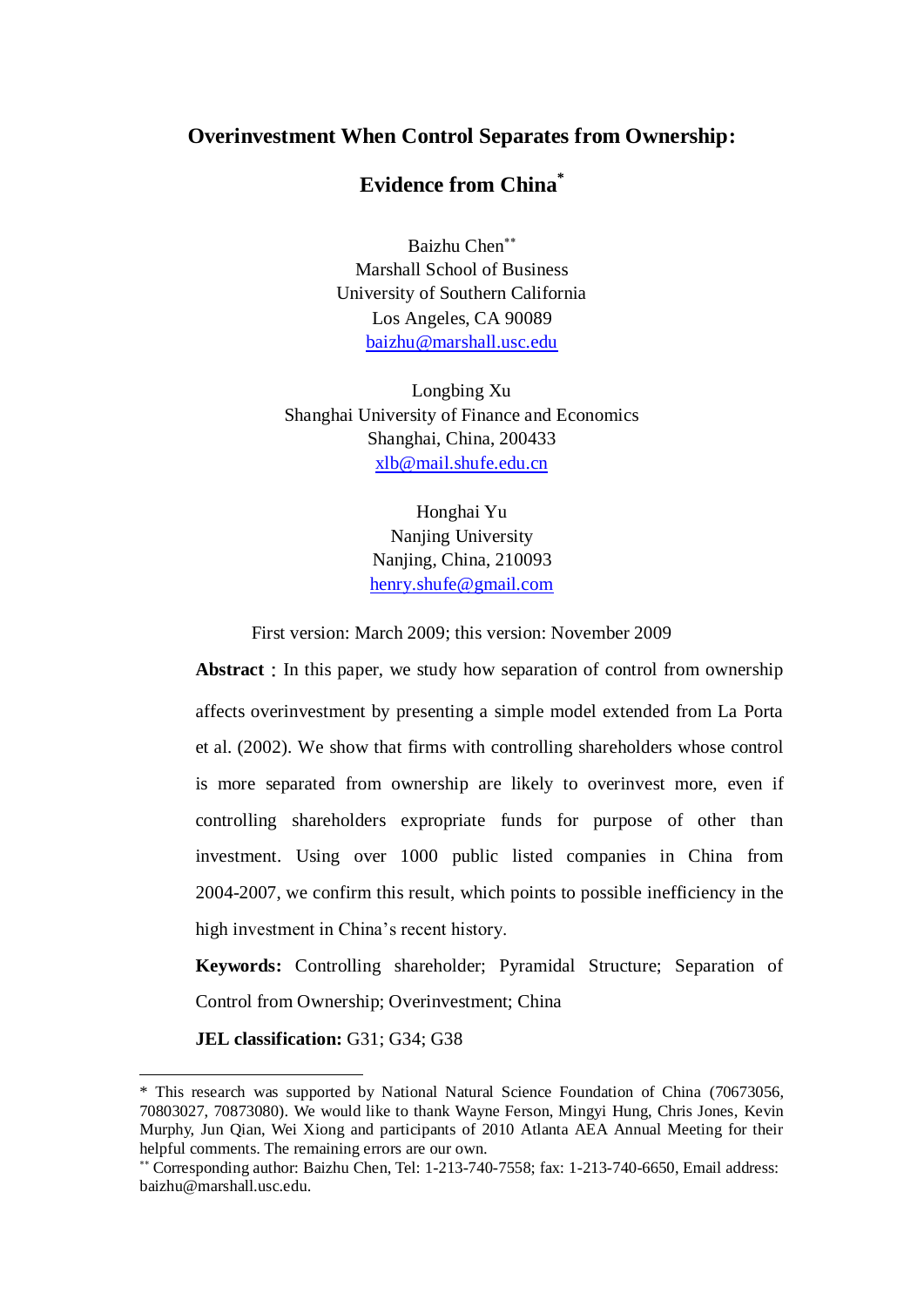## **Overinvestment When Control Separates from Ownership:**

# **Evidence from China**

Abstract : In this paper, we study how separation of control from ownership affects overinvestment by presenting a simple model extended from La Porta et al. (2002). We show that firms with controlling shareholders whose control is more separated from ownership are likely to overinvest more, even if controlling shareholders expropriate funds for purpose of other than investment. Using over 1000 publicly listed companies in China from 2004-2007, we confirm this result, which points to possible inefficiency in the high investment in China's recent history.

**Keywords:** Controlling shareholder; Pyramidal Structure; Separation of Control from Ownership; Overinvestment; China **JEL classification:** G31; G34; G38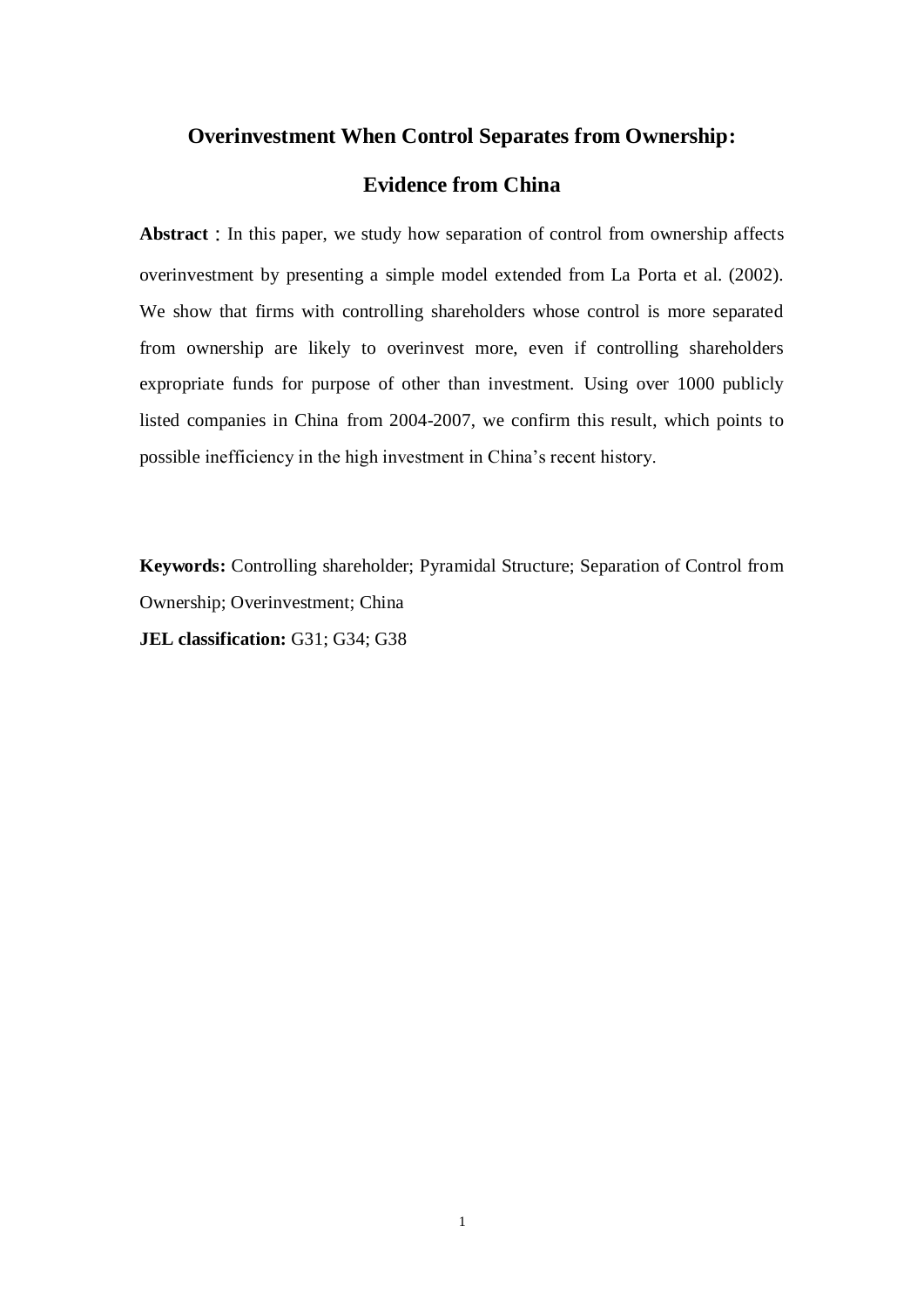### **I. Introduction**

Recent studies have shown that most publicly traded companies in countries without good legal protection of minority shareholders are often not widely held, but rather have controlling shareholders (La Porta et al., 1999). Even in the United States, there are several hundred publicly traded firms with shareholders of more than 51 percent (Holderness and Sheehan, 1988). Significant share concentration of ownership is also observed in other developed nations, such as Germany (Gorton and Schmid, 1996), Japan (Prowse, 1992), and Italy (Barca, 1995). The existence of controlling shareholders is a more widely prevalent phenomenon in developing countries where protection of minority shareholders is absent or poor (Claessens et al., 2000). The controlling shareholder in these companies, typically an individual, a family or the state, often controls a large number of firms in a pyramidal structure. This pyramidal structure allows the controlling shareholder to achieve the ultimate control of a company through a chain of ownership relations. This structure also allows the shareholder to achieve effective control of the company with much smaller cash-flow ownership right. For example, a shareholder that directly controls 51% of firm A which in turn controls 51% of firm B achieves effective control of firm B with only 26% of cash flow right.

In a widely held corporation in which the ownership is separated from management, the central agency issue is the failure of managers to look after the interest of shareholders. Numerous studies have focused on how to design a mechanism to align the interest of management with that of shareholders (e.g., Jensen and Meckling, 1976; Myers and Majluf, 1984; Grossman and Hart, 1988; Harris and Raviv, 1988). The existence of controlling shareholders has changed the central agency problem. In most countries, many publicly traded companies that shares are highly concentrated are often managed directly by controlling shareholders or by managers whom are closely monitored and designated by controlling shareholders. The agency problem in this context is no longer the expropriation of shareholders by managers, but rather the likelihood of controlling shareholders to expropriate minority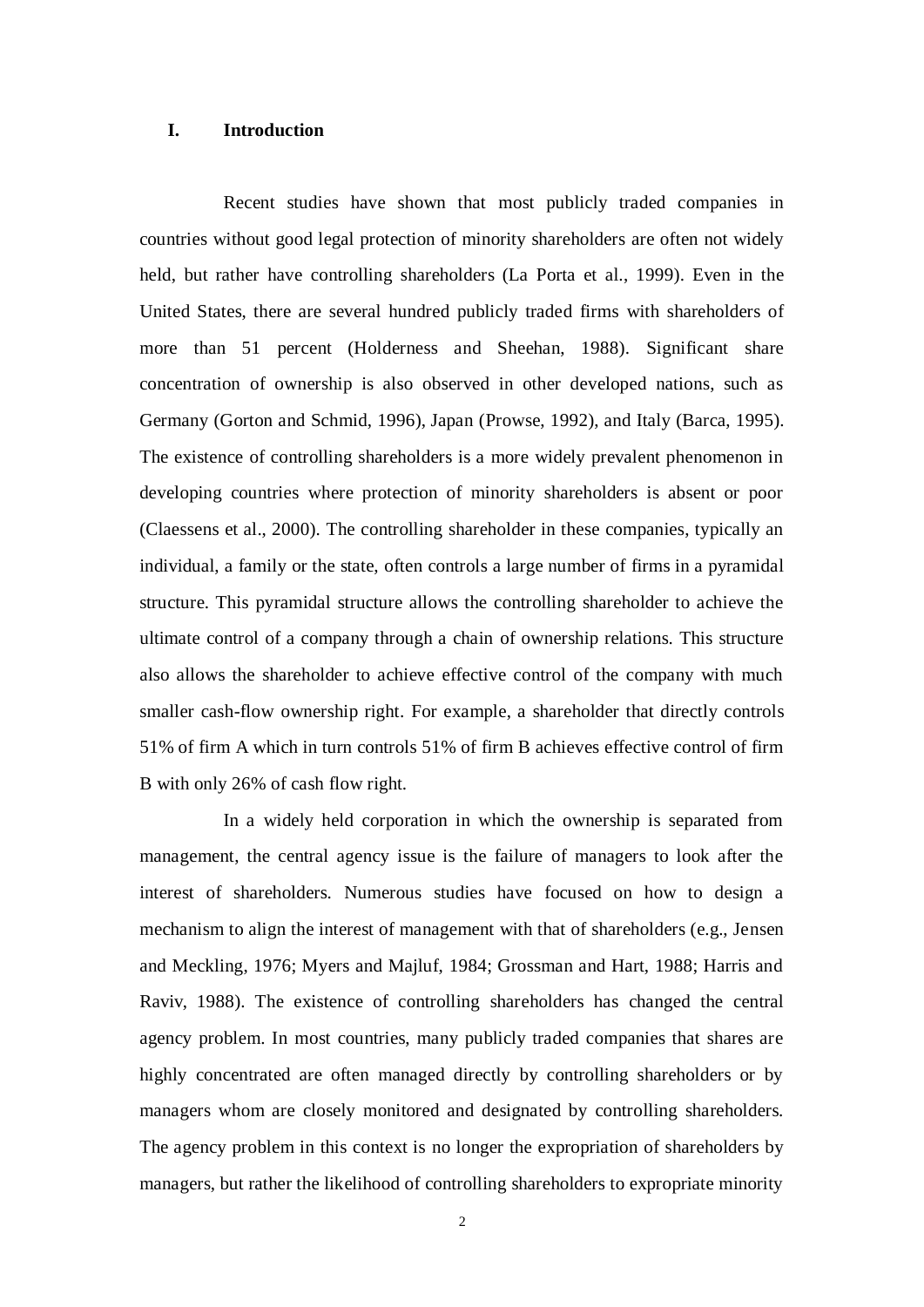or creditors, often legally (Shleifer and Vishny, 1997).

The essence of the agency problem when shares are highly concentrated is the separation of control from ownership of the controlling shareholders. A controlling shareholder can be viewed as serving dual roles: first as the shareholder and second as the manager. The separation of control from ownership splits the interest as the manager from the shareholder. The larger the ownership of a company, the less the incentive the controlling shareholder has to expropriate other investors because doing so, though generates private benefits, would reduce the cash flow that the controlling shareholder is entitled to. This is the same incentive effect emphasized by Jensen and Meckling (1976) to minimize the agency cost by making managers owning some portions of a company. However in many countries the largest shareholder establishes effective control over a company despite a substantial smaller cash flow right using a pyramidal structure. In such a structure, the controlling shareholder may have a strong incentive to expropriate other investors by diverting funds for her private benefits, which is referred to as "tunneling" by Johnson et al. (2000). Tunneling, also called stealing in this paper, can take the form of outright theft or fraud. It can also take any form of cash extracting transactions, such as transfer pricing advantageous to the controlling shareholder, excessive executive compensation, transferring assets to other connected companies under control, diluting the interest of minority shareholders, and so on. Several studies report direct evidence of expropriation of minority shareholders by examining data of connected transactions between companies listed in India (Bertrand et al., 2002) , Korea (Bae et al., 2002), and Hong Kong (Cheung et al., 2006) and their controlling shareholders.

In this paper, we study how tunneling by controlling shareholders results in overinvestment, which is an additional cost on top of tunneling to firms. We extend a simple model developed by La Porta et al. (2002), by explicitly including the separation of voting right and ownership. In this model, the controlling shareholder whose ownership in a firm is only a fraction of her voting right decides on the fund to be expropriated to maximize the value derived from her entitled cash dividend and private benefit of stolen funds net of cost of stealing. We show in this model that as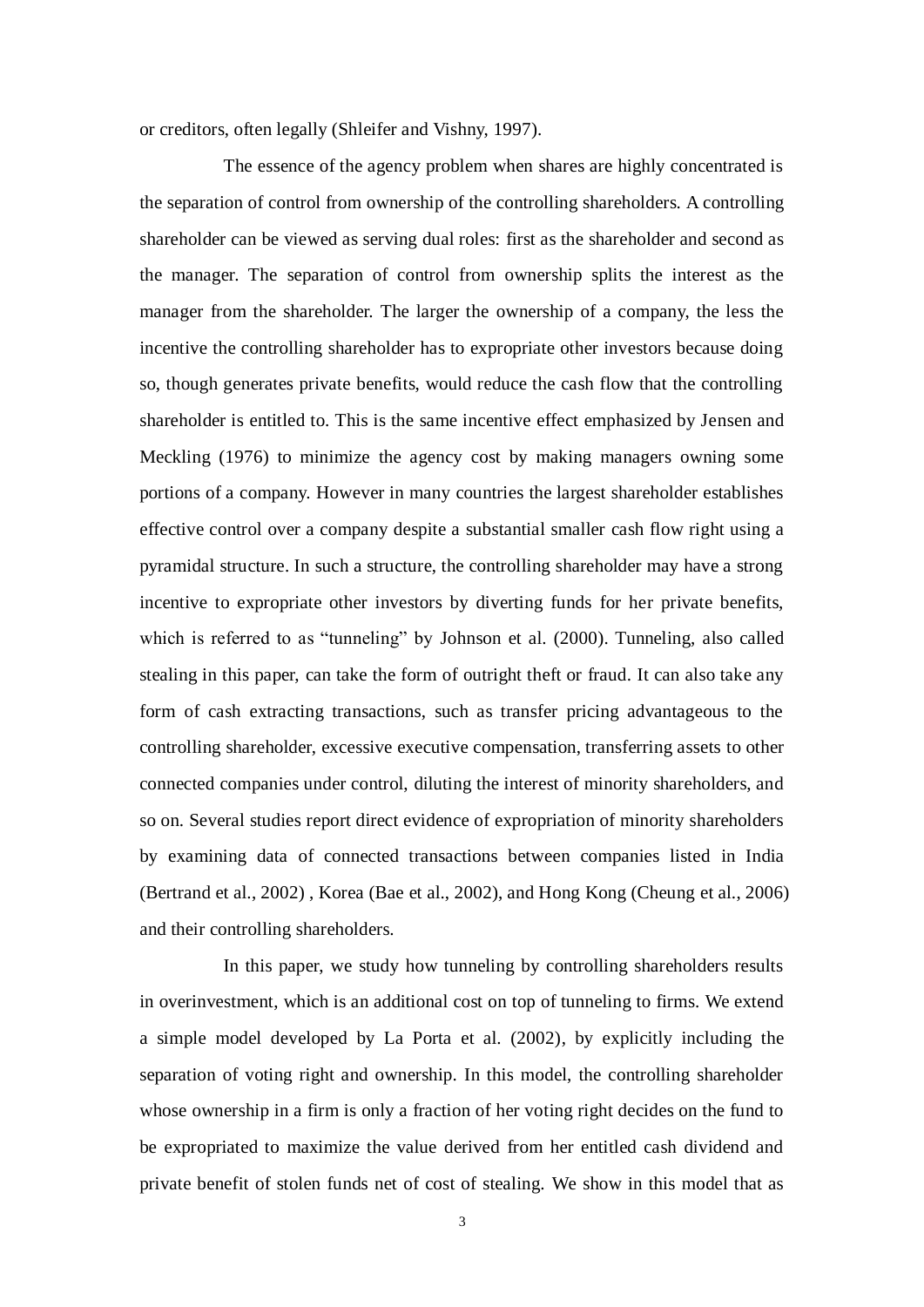long as the marginal private benefit of expropriated fund exceeds the controlling shareholder's ownership share, firm will overinvest, even if the expropriated fund is used for other purposes. This is because, with her ownership being a small portion of her voting right, the controlling shareholder shoulders only a fraction of total investment cost. The fund expropriated for her private benefits, however, augments the controlling shareholder's expected investment return. Therefore, a firm that is controlled by a shareholder whose private benefit of expropriated funds exceeds her ownership share in the firm is likely to invest more than the amount which maximizes the firm value. Further, we demonstrate that firm overinvests more if the separation ratio between ownership and control becomes larger.

Using over 1000 Chinese firms listed on both Shanghai and Shenzhen stock exchanges, we then evaluate how separation between ownership and control affects overinvestment. China is a particular interesting case for studying the tunneling phenomenon. As a transitional economy, most of its firms started as the State Owned Enterprises (SOEs) in which the state is the dominant shareholder. As economic reform deepens, many have transformed to different ownership structures. Today, most of these firms still have a highly concentrated ownership structure, with either the state, or local government, or private family being the controlling shareholder. However, as a legacy problem, the controlling shareholders in many Chinese firms often own block non-tradable shares, which effectively limits their abilities to take advantage of price appreciation. Naturally this increases the incentive for the controlling shareholders to expropriate funds via a complex pyramidal structure. Jiang, Lee and Yue (2005) documents evidence of tunneling when block shareholder's controlling right is significantly larger than her ownership right. Fan, Wong, and Zhang (2005) explains why different types of owners in China decide using pyramidal structure to control their firms. Wei, Xie and Zhang (2005) shows that state and institutional ownerships of China's partially privatized firms are negatively related to the values of these firms. Sheng (2009), using 156 Chinese publicly-listed firms between 2002 and 2007, finds that the divergence of control rights and cash flow rights leads to lower firm value. In this study, we point out that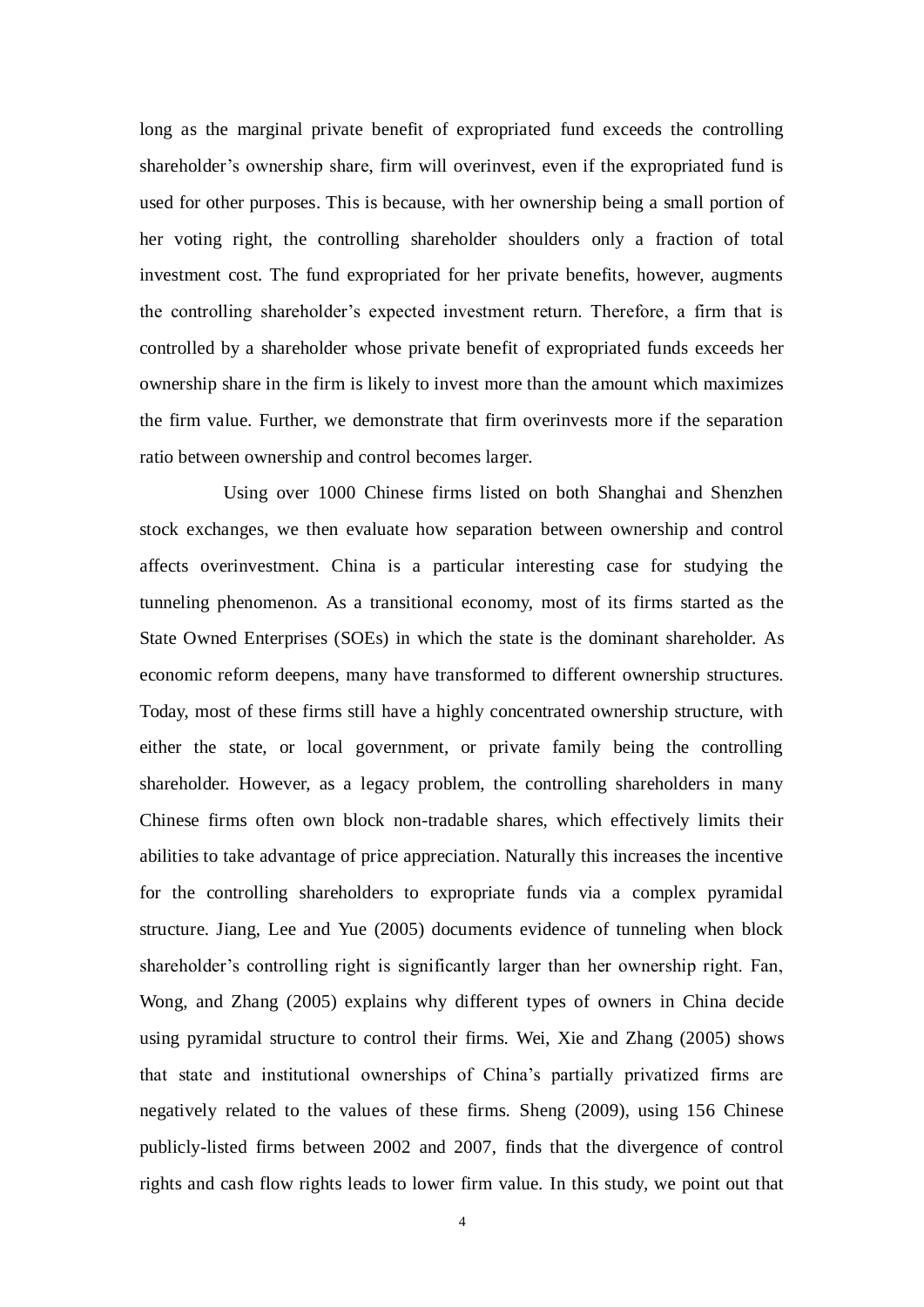overinvestment is an important source of value destruction in a pyramidal structure. Second, the co-existence of state and private ownerships provides an ideal test ground to compare which type of ownership structure is more conducive to tunneling. Third, our study of overinvestment by Chinese firms provides an interesting explanation for China's high investment. A widely cited study by Kuijs (2005) finds that China's high total investment is mainly due to enterprises, while investment by household and government are steady and comparable to other nations. To the extent that the separation of ownership and control of Chinese enterprises results in overinvestment, our study points to the potential source of inefficiency in China's capital formation.

We find that the separation of ownership and control has a significant effect on overinvestment. Our estimate indicates that for every one unit of increase in the ratio of control to ownership right leads to about 0.0066 unit increase in overinvestment-total asset ratio. This implies that on average a Chinese firm overinvests about \$3.8 million relative to a company without separation of ownership and control rights. Given that our sample firms on average make about 336 million Yuan or about \$50 million new investment a year, this implies that the overinvestment due to pyramid structure of control is more than 7.5 percent of annual new capital spending. We also find that companies with a larger free cash flow tend to overinvest. Private enterprises, due to external financing constraints, tend to make more overinvestment than central or local government owned firms, particularly for those firms with private entities controlling with small ownership. Chen et al. (2008) argues that transferring of control from the state to private owners will improve profitability. Our result points out on the other hand that with external financing constraints, privatization of state ownership may instead reduce the value of the firms. None of the corporate governance measures, however, is found to be significant in constraining overinvestment.

Our work contributes to the current literature on corporate pyramidal structure in an important way. Many studies (for example, Clasessens et al., 2002; La Porta et al., 2002; Shleifer and Wolfenzon, 2002) have shown that pyramidal ownership structure results in lower firm value as capital market understands that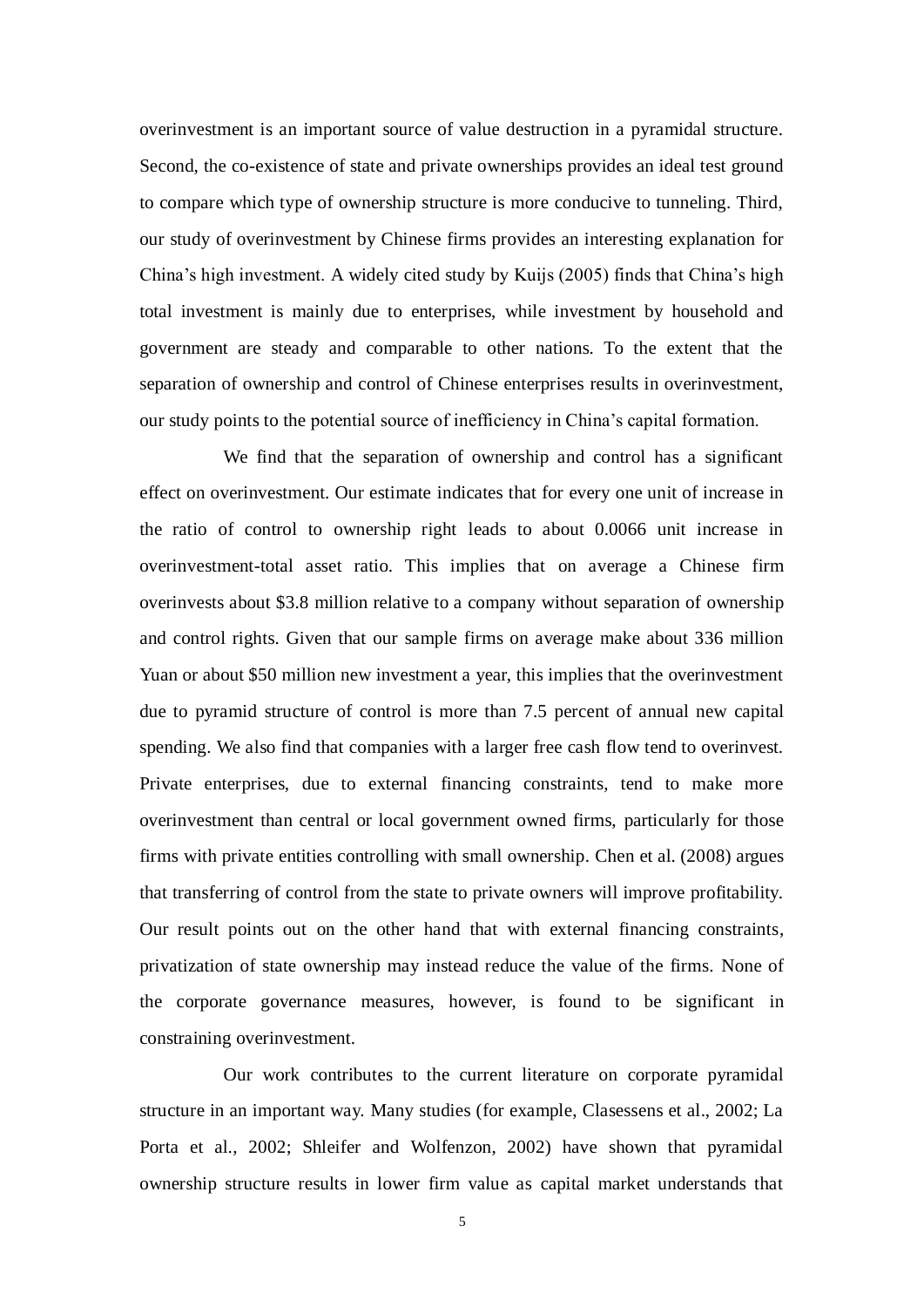resources are likely to be tunneled by controlling shareholders for private benefits. We show that separation of control from ownership in a pyramidal structure is likely to cause overinvestment, which we quantify using China's publicly listed companies. The inefficient capital formation due to overinvestment is an additional important cause for value destruction on top of resources expropriated by controlling shareholders. To our knowledge, our paper is the first to quantify the relationship between overinvestment and pyramidal structure.

We present our model in Section II. Section III describes the data. Section IV presents our empirical results. We provide further empirical analyses in Section V to show the robustness of our results. Section VI concludes.

#### **II. A Simple Model**

In this section, we extend a simple model used by La Porta et al. (2002) and Johnson et al. (2000) by explicitly including the separation of cash flow right and voting. We are interested in seeing how the separation of ownership and control of a controlling shareholder affects the investment decision.

We assume that there is a controlling shareholder whose cash flow or equity ownership in the firm is  $\alpha$ , which is assumed to be exogenously determined by the history. The controlling shareholder typically controls a much larger voting right of the firm through a pyramidal ownership structure (La Porta et al. 1999). We assume that the voting right  $\nu$  of this controlling shareholder is a multiplier of her cash flow right,  $v = t\alpha$ , where  $t \ge 1$ . t, called separation ratio, is the ratio of voting right to cash flow right, which measures the separation of ownership from control.

The firm has an amount of free cash flow,  $I$ , which is used for investment in a project wholly. The investment is risky and there are two states of nature: high return  $R_h$  with probability P, and low return  $R_l$  with probability  $1 - P$ . We assume that  $R_h > I > R_l$ 

For simplicity, we assume that the firm does not have any cost so the profit is R, which is either  $R_h$  or  $R_l$  depending on the states of nature. A portion *s* of the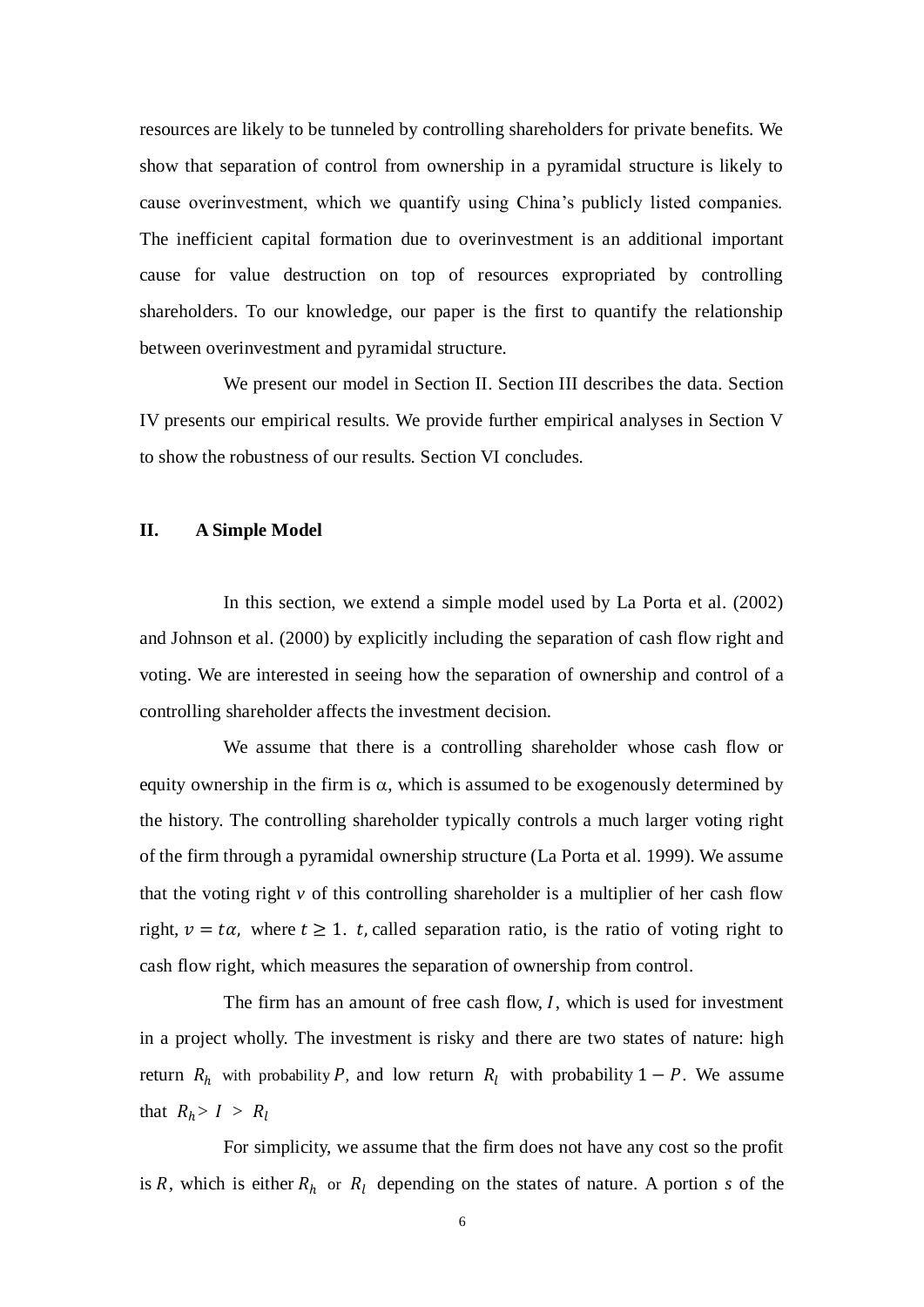profits is "stolen", a term we use for diverting or tunneling, from the firm by the controlling shareholder to herself so the rest *(1-s)R* is distributed as dividends. The tunneling can take the form of excessive executive compensation, favorable contractual pricing agreement with connected firms, subsidized personal loans, and so on. Such stealing of funds, though often legal in many countries, usually involves costly transactions, such as paying off others to maintain a good image, or setting up connected companies to carry out the transaction. We label  $C(s, k, v)$  as a portion of revenue to be wasted due to expropriation, where *k* is a parameter measuring the quality of corporate governance. Therefore the total cost of expropriation is  $C(s, k, v)R$ . We assume that  $C_s > 0$ ,  $C_k > 0$ ,  $C_v < 0$ . The first inequality says that the marginal cost of stealing is positive. The second inequality implies that the better the corporate governance system is, the costlier it is to steal as more resource needs to be wasted to expropriate a given share of profits. Unlike previous studies (La Porta et al., 2002, Johnson et al. 2000), we include voting right in the cost function of theft, which allows us to study how the separation of ownership and control impacts corporate investment decision. The third inequality suggests that a higher degree of control makes it easier for the controlling shareholder to steal and thus cost-of-theft is lower. We also assume that the marginal cost of stealing is an increasing function of stealing,  $C_{ss} > 0$  and  $C = 0$ , when  $s = 0$ , i.e., the cost-of-theft is zero when there is no tunneling.

For every dollar expropriated, the controlling shareholder receives some private benefits. m is the marginal benefit of stealing, and varies depending on the nature of the controlling shareholder. In many developing countries, the state owned enterprises usually receive preferential treatment in funding while the private businesses often face challenges of getting loans. Resource expropriated brings more benefits if the controlling shareholder is a private enterprise. Thus, the marginal benefit of stealing is larger if a private business rather than a state owned enterprise is the controlling shareholder.

The controlling shareholder is assumed to be risk neutral and is to maximize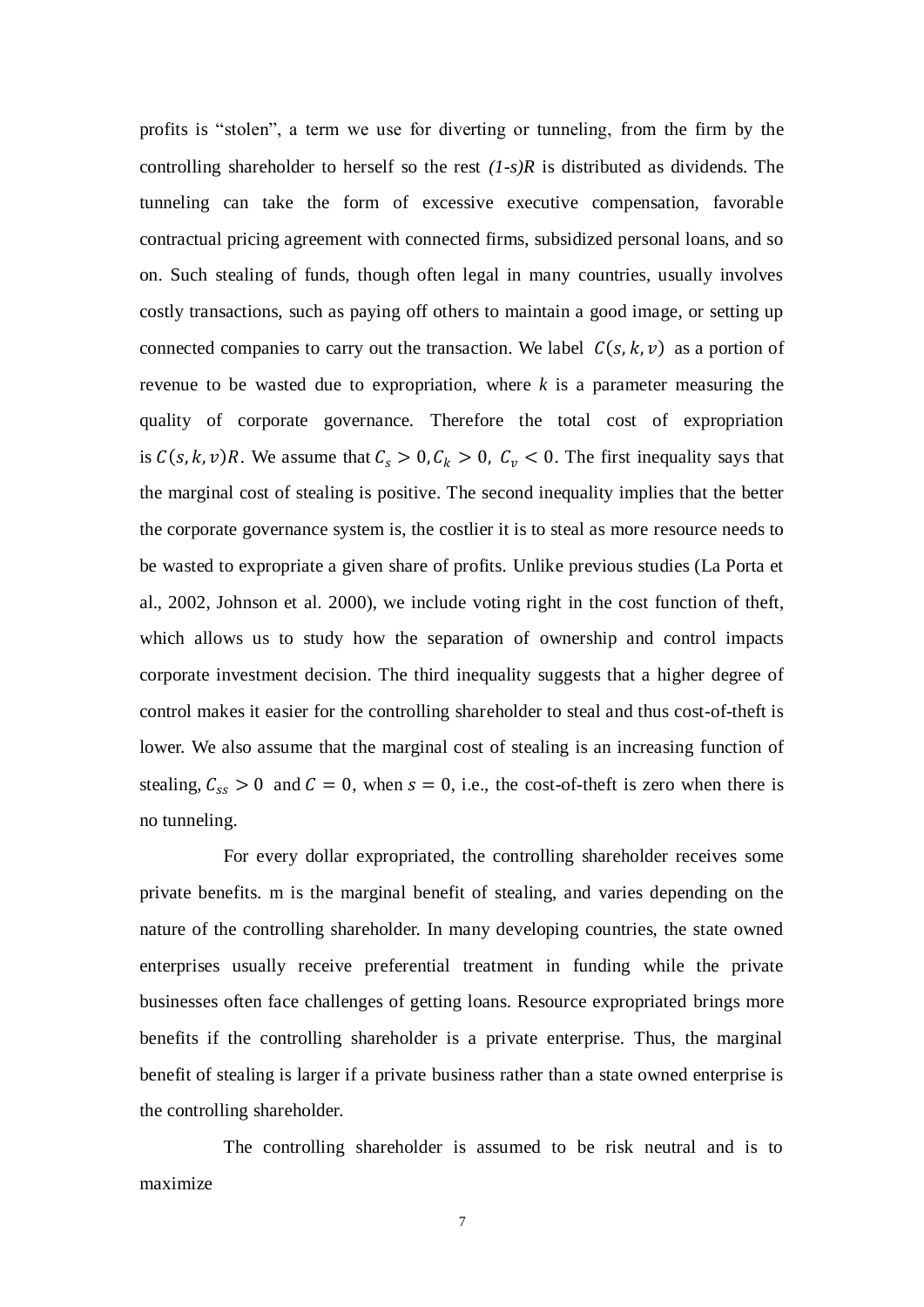$$
Max_{s}F = Max_{s}[\alpha(1-s)R + msR - C(s,k,v)R]
$$
\n(1)

where the first term is her share of dividend due to her cash flow right, the second term is her private benefit generated by the expropriated fund, and the last term is the total cost of stealing. F is the objective function. Notice that when  $s = 0, F = \alpha R$ , which is the controlling shareholder's share of return due to her ownership. Thus, the controlling shareholder will not consider stealing if  $(m - \alpha)s < C$ . The optimal stealing *s* is determined by solving the first order condition

$$
m - a = \frac{\partial C}{\partial S} \tag{2}
$$

subject to the constraint  $(m - \alpha)s \geq C$ . Since  $\alpha$  is her share of dividend foregone, the left side of the equation (2) is the net marginal benefit of expropriated funds. The controlling shareholder decides the amount to be expropriated from the company that she owns  $\alpha$  percent so that the marginal benefit equals the marginal cost of stealing.

To better understand how different factors affect the stealing decision, we follow La Porta et al. (2002), and Johnson et al. (2000) to use a specific cost-of-theft function

$$
C(s,k,v) = \frac{ks^2}{2v} = \frac{ks^2}{2t\alpha}
$$
 (3)

This cost-of-theft function differs from the one used in La Porta et al. (2002) in that ours contains voting right. Combining equation (2) with (3), we find the optimal stealing

$$
s^* = \frac{\tan(m-a)}{k} \tag{4}
$$

We can make a few conclusions from  $(4)$ . First, a larger  $k$  means smaller s<sup>\*</sup>. In countries with better corporate governance structure, controlling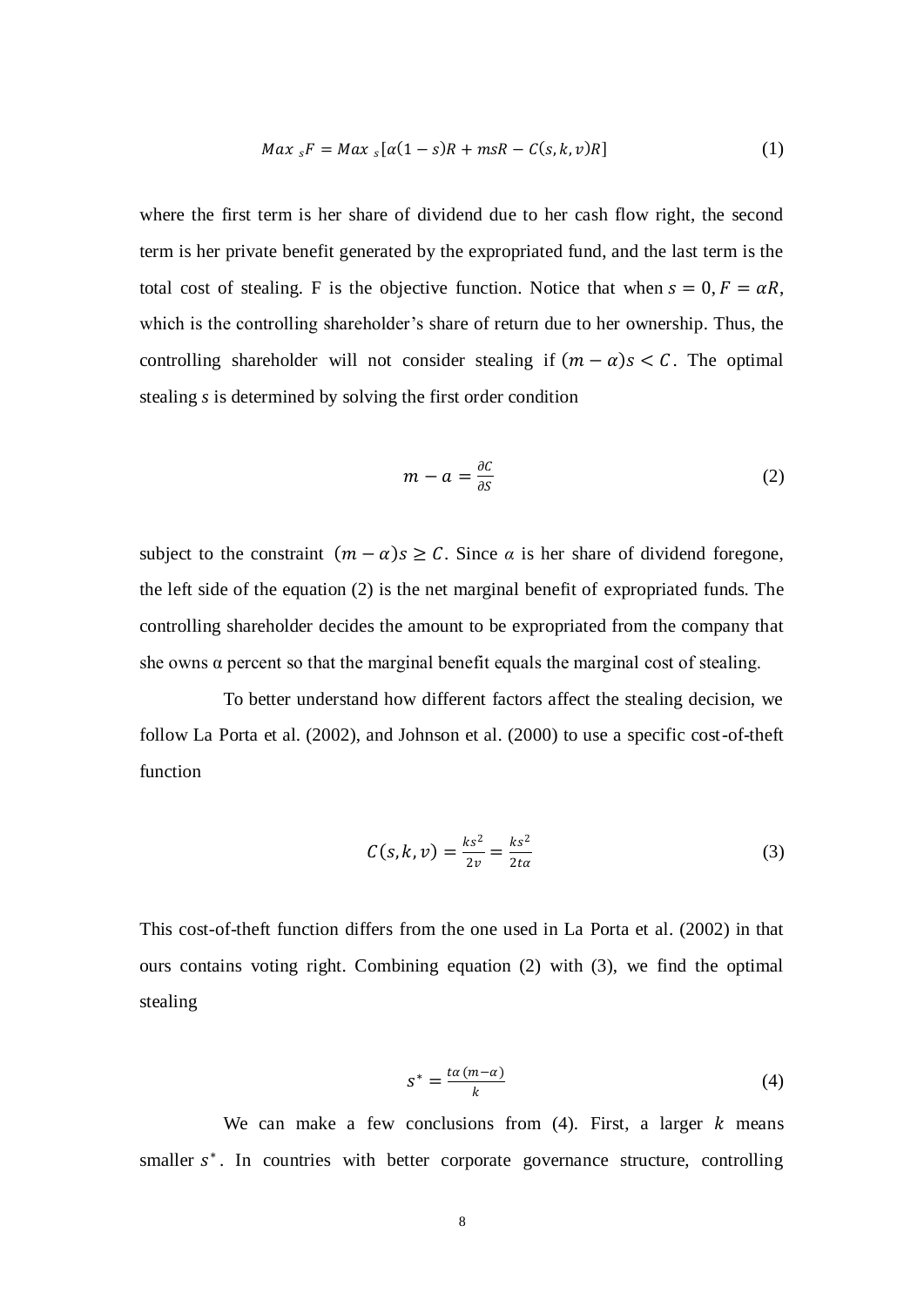shareholders choose to tunnel less funds from the companies they control. Second, when stolen fund brings more private benefits, there is more expropriation of minority shareholders. To the extent that private enterprises are discriminated in getting finances from financial institutions in many developing countries, we expect that tunneling of funds are more likely to occur in companies where the controlling shareholders are private rather than the state owned enterprises. Third, companies of controlling shareholders with larger separation of ownership and control will see more funds to be expropriated. Fourth, the optimal stealing is a non-linear function of the cash flow right. When the cash flow right is low, increasing the ownership of the controlling shareholder encourages her to stealing more. On the other hand, if the controlling shareholder has already owned a large share of the company, increasing her ownership is associated with less expropriation of minority shareholders. The reason is that increasing the controlling shareholder's ownership has two effects. It increases the dividend foregone due to stealing. At the same time, it lowers the cost-of-theft because it increases her control of the company. When the cash flow ownership is small, the first effect is dominated by the second one so that the controlling shareholder steals more as her ownership increases. Notice that stealing is positive as long as the private benefit from stolen fund is larger than the controlling shareholder's ownership in the firm.

If the manager, in this case the controlling shareholder, operates the company in the best interest of all shareholders, she will invest in a project only if the future expected return is larger than the total investment. That is

$$
PR_h + (1 - P)R_l \ge I \tag{5}
$$

We can calculate the threshold probability

$$
P_1^* = \frac{I - R_l}{R_h - R_l} \tag{6}
$$

which is the minimum probability of the high return state for the controlling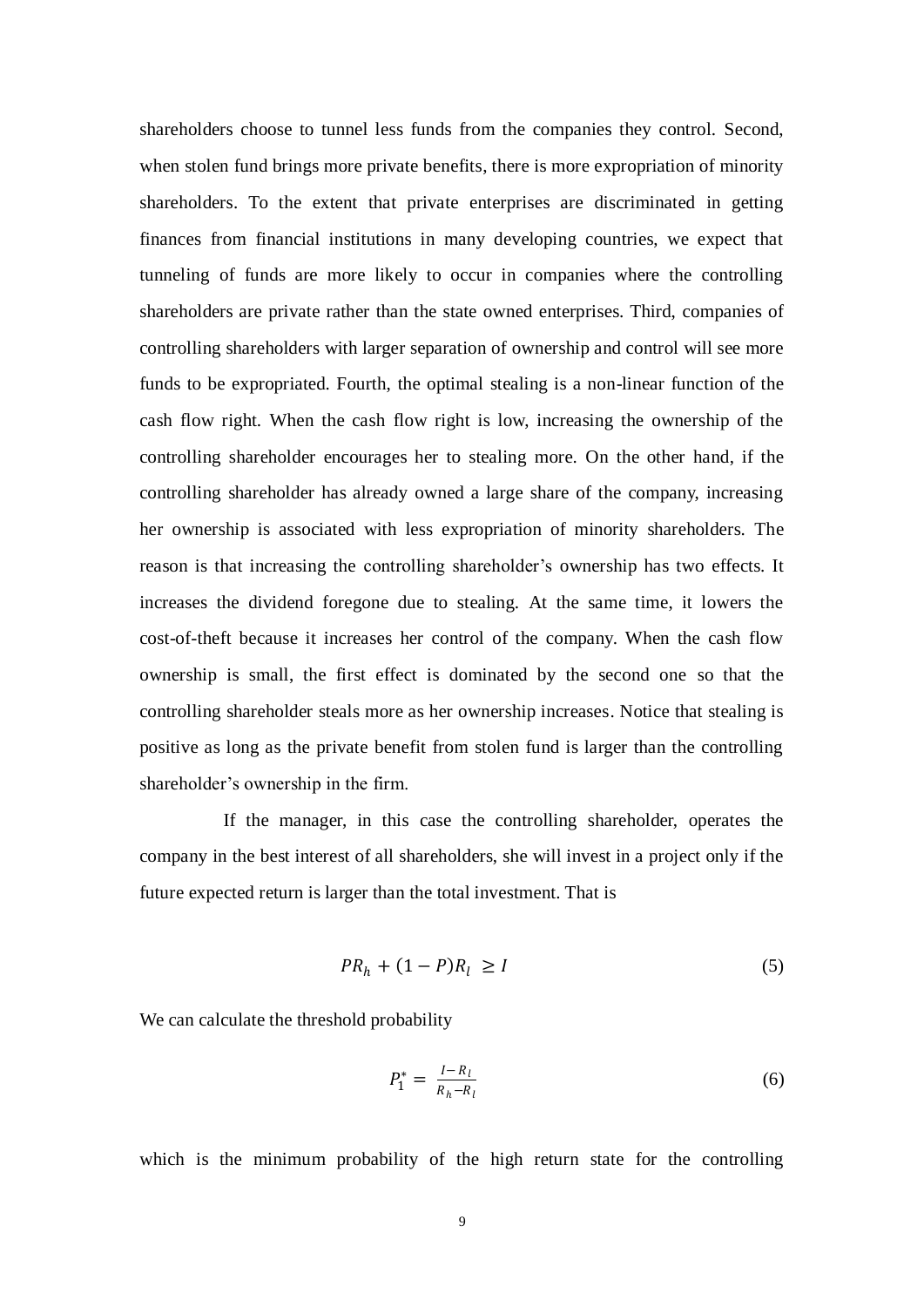shareholder to consider to invest in this project, if maximizing all shareholders' interest is the objective function. Investment in the project will be taken if  $P > P_1^*$ .

Of course, the controlling shareholder will only consider her own interest when making the company's investment decision. She will invest only if her expected return is larger than her share of investment cost:

$$
P[\alpha(1-s^*) + ms^* - C]R_h + (1-P)[\alpha(1-s^*) + ms^* - C]R_l \ge \alpha I.
$$
 (7)

The threshold probability for the high return state

$$
P_2^* = \frac{I - R_l}{R_h - R_l} - \frac{(m - \alpha)s^* - C}{[\alpha(1 - s^*) + ms^* - C](R_h - R_l)}.
$$
\n(8)

For the controlling shareholder, as long as the probability of the high return state is larger than  $P_2^*$ , she will choose to invest in the project. We can obtain

$$
\Delta P = P_1^* - P_2^* = \frac{(m-\alpha)s^* - C}{[\alpha(1-s^*) + ms^* - C](R_h - R_l)} I > 0
$$
\n(9)

This implies that the controlling shareholder is more likely to invest than if she acts upon the interests of all shareholders. With equations (3) and (4), we calculate that the amount of over-investment when the controlling shareholder expropriates company's fund for her private benefit is

$$
E = \Delta PI = (P_1^* - P_2^*)I = \left[1 - \frac{2k}{2k + t(m - \alpha)^2}\right] \frac{I^2}{R_h - R_l}
$$
(10)

where we label E as the overinvestment. Notice that in our model, the company will overinvest as long as the marginal private benefit of expropriated fund exceeds the controlling shareholder's ownership share. The expropriated fund does not necessarily have to be used for investment. The intuition is very simple. When ownership is separated from control, the controlling shareholder only shares a fraction of the investment cost. On the other hand, by stealing fund from the company for her private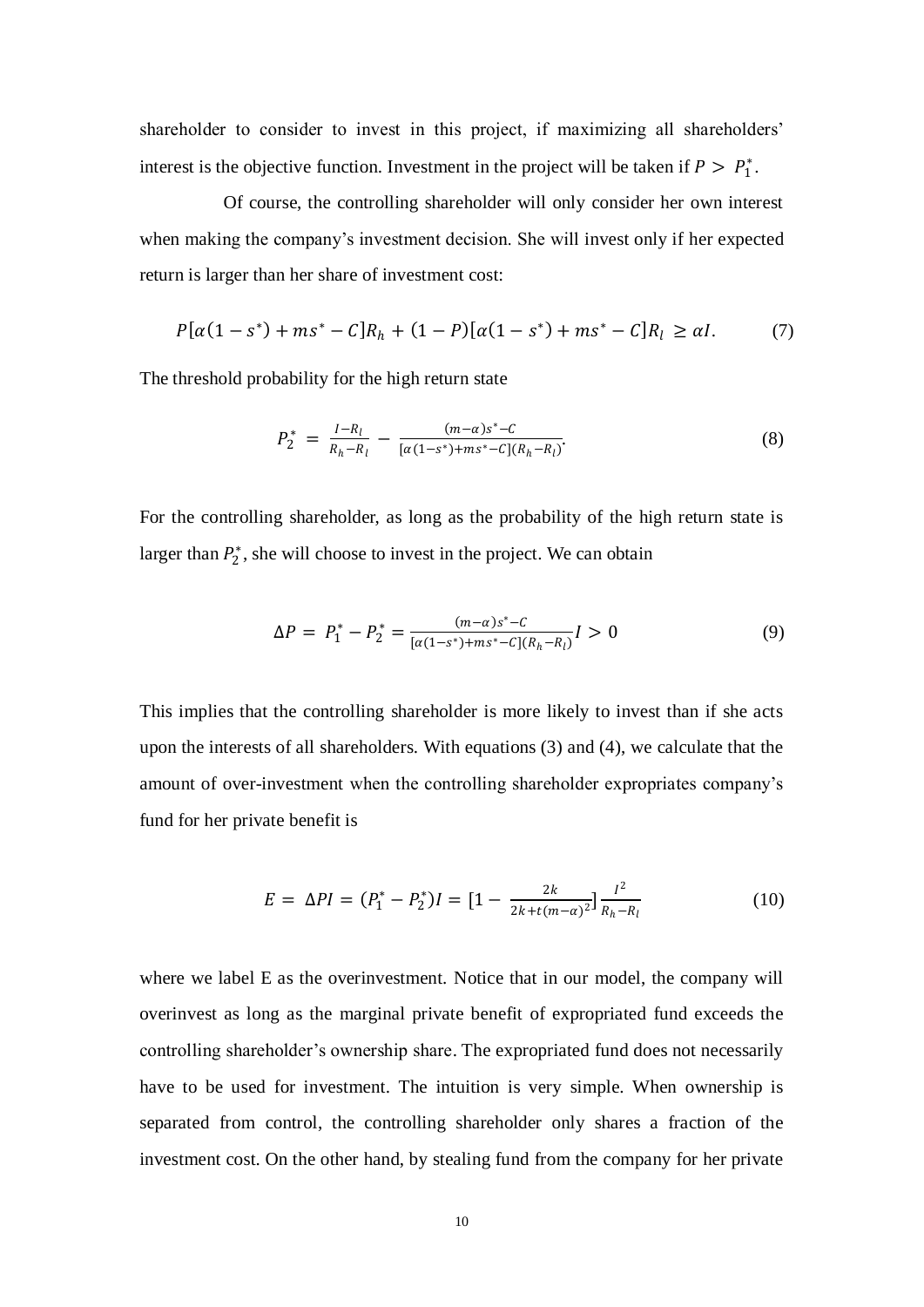benefit, the controlling shareholder augments her expected returns from investment. Thus, even if the expropriated fund is used for the purpose of other than investment, the company with a controlling shareholder whose ownership separates from control is more likely to overinvest. We also notice that a larger separation ratio  $t$  results in more overinvestment. Therefore, we derive our major testable conclusion:

H1: The larger the separation of ownership and control, the more the overinvestment firms makes.

Based on expression (10), we also derive the following conclusions:

- H2: Firms with more cash flow overinvest more.
- H3: Firms with better legal protection of minority shareholders are less likely to overinvest.

Equation (10) also allows us to address the relationship between the overinvestment and the cash flow right of the controlling shareholder, as well as the private benefit of stolen fund. Differentiating equation (10) with respect to  $\alpha$  and  $m$ , we obtain

$$
\frac{dE}{d\alpha} = -\frac{4kt(m-\alpha)}{[4k+t\alpha(m-\alpha)]^2} \times \frac{l^2}{R_h - R_l} \tag{11}
$$

$$
\frac{dE}{dm} = \frac{4kt(m-\alpha)}{[4k+t\alpha(m-\alpha)]^2} \times \frac{l^2}{R_h - R_l}
$$
\n(12)

One necessary condition for the controlling shareholder to expropriate funds from a company that she also owns is that the marginal private benefit of stolen fund exceeds the share of cash dividend that she is entitled to, i.e.,  $m - \alpha > 0$ . Therefore for those firms that controlling shareholders are engaging tunneling, equations (11) and (12) imply that firm overinvestment decreases as cash flow right increases, or increases as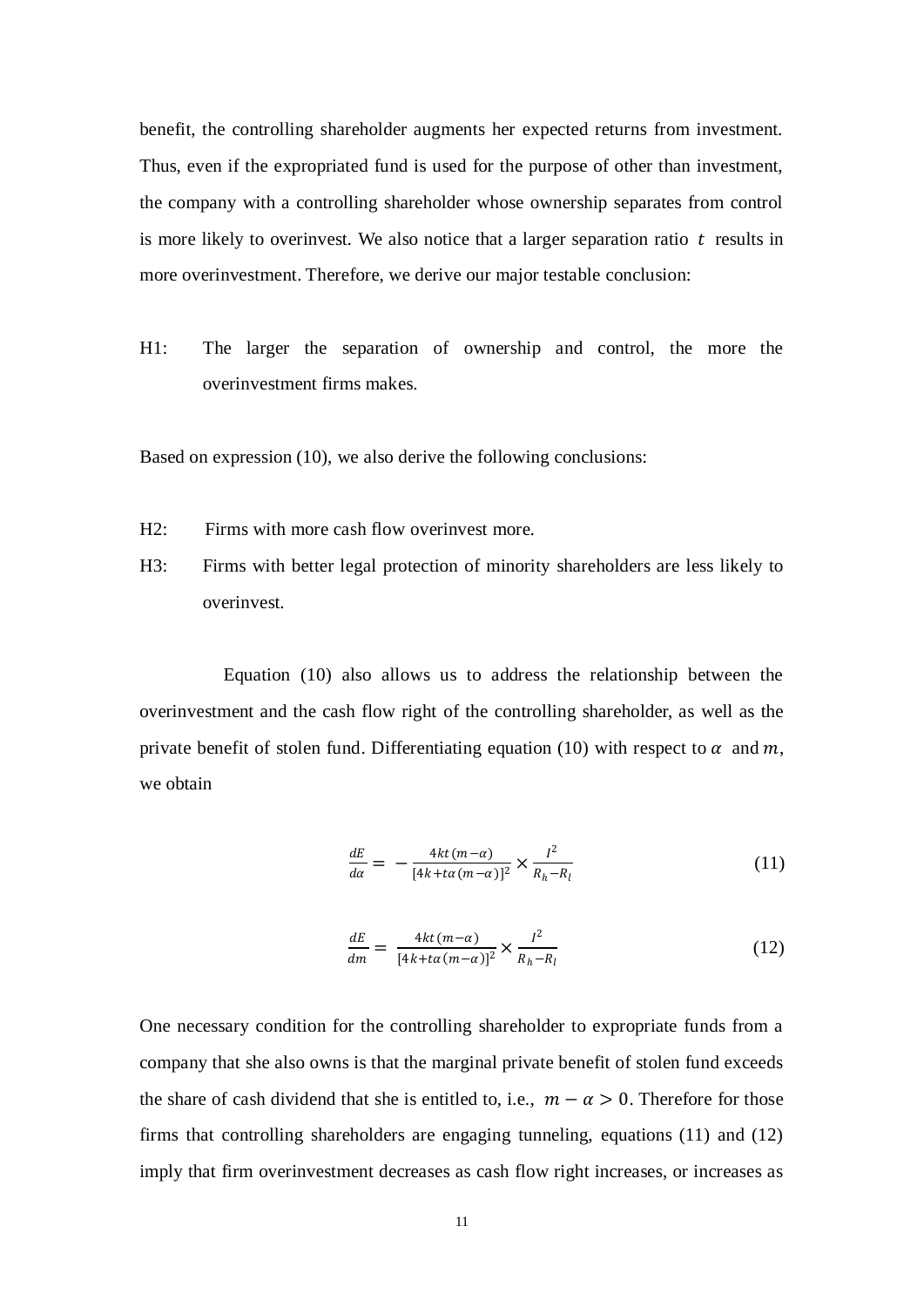private benefit is higher. We thus have two more testable predictions:

- H4: Firms overinvest more when controlling shareholders derive more private benefits from expropriated funds.
- H5: Firms controlled by shareholders with higher ownership stakes overinvest less.

## **III. Data**

We first follow La Porta et al. (1999) to identify the controlling shareholders of the public companies listed on the Shanghai Stock Exchange and Shenzhen Stock Exchange. Besides direct voting rights through shares registered under her name, a shareholder can also hold indirect voting rights of a firm through shares held by a chain of entities that she controls. We identify the controlling shareholder as the one with overall direct and indirect votes consolidated through all the control chains exceeding 10 percent. If multiple shareholders have over 10 percent of the votes, the one with the highest overall voting stake along all the control chains is selected. To calculate the control rights, we aggregate the direct and indirect voting stakes of the controlling shareholder. We calculate the cash flow right of the controlling shareholder by first computing her cash flow ownership along each control chain, and then aggregating the ownerships across all these chains. For example, suppose that a shareholder owns 15 percent of firm A and 20 percent of firm B, which in turn own 30 percent and 10 percent of firm C, respectively. Suppose that this shareholder also directly owns 10 percent of firm C. We then say that this shareholder's control right in firm C is 50 percent. However, she only has 16.5 percent of the cash flow rights of firm C.

The data for cash flow ownership and control right, as of 2004-2007, were manually collected from the Shanghai Stock Exchange website. The controlling shareholders are classified in four categories: central government, local government, private, and others. "Central government" consists of companies that are controlled by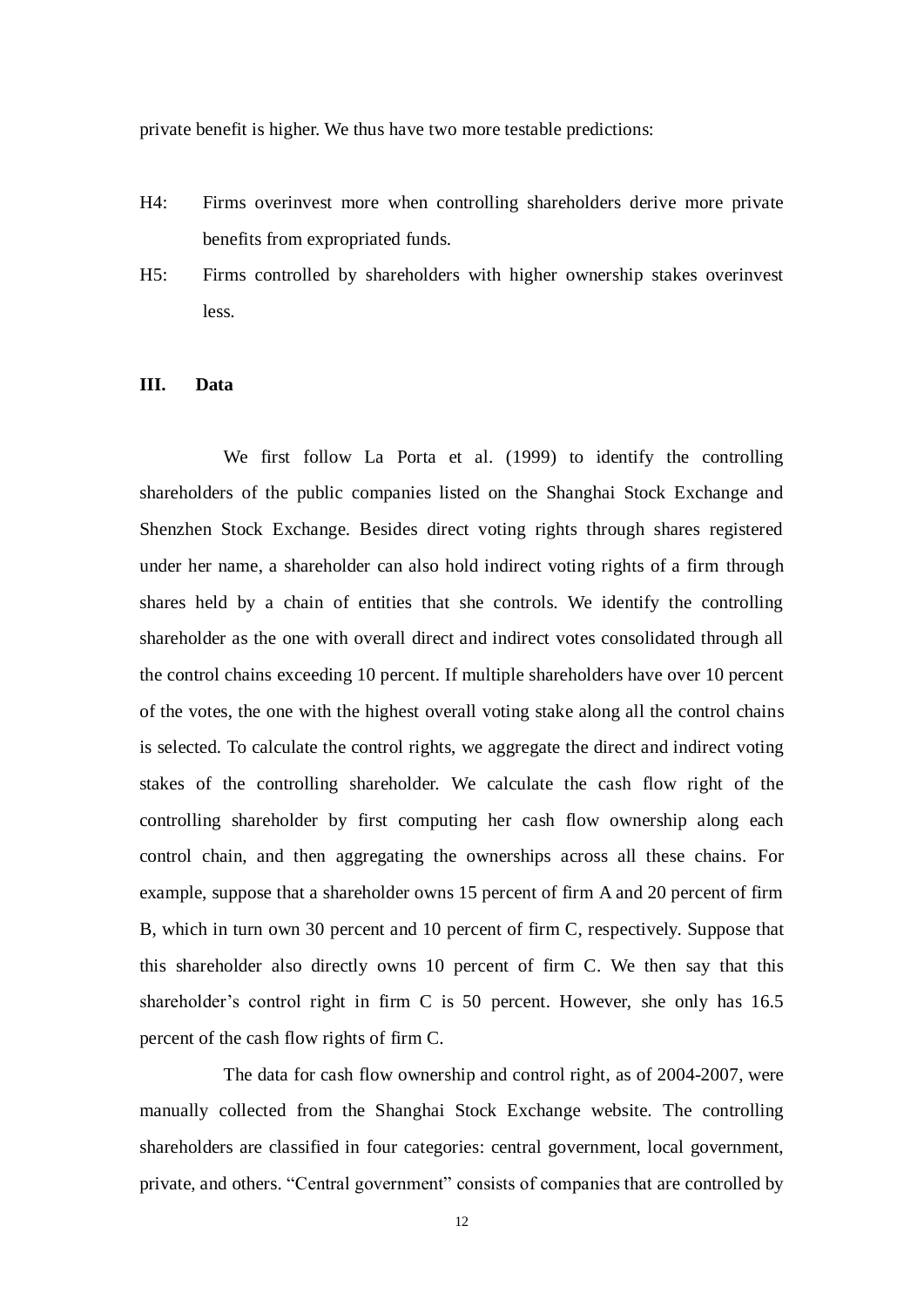and report to the State-owned Assets Supervision and Administration Commission (SASAC) and ministries such as the Ministry of Finance. Companies report to agencies at local government levels are classified as "local government". Private individuals, couples, families, village committees, employee committees, etc., are put into "private" category. We exclude controlling shareholders that are classified as "others". We also exclude the companies that the controlling shareholders had changed during the sample period<sup>1</sup>.

For the corporate governance variable, k, we use three rough proxies measuring protection of minority shareholders. The first is the government intervention index. This index measures the degree of intervention by local governments in company management. It can occur quite often to some companies that local governments interfere with management practices by influencing board decision in China. Smaller government intervention index implies heavy government intervention in corporate decisions and thus may indicate a weak corporate board in protecting small investors. The second proxy is a rule of law index. The third proxy for the quality of corporate governance is the marketisation index. Fan, Wang and Zhu(2007) constructed these indices for  $2001-2005^2$ . We take these three indices of 2004-2005, and use 2005 data to represent 2006-2007, believing that they tend to be relatively stable.

All the rest of the data are collected from Wind Database. We select annual data from 2002 to 2007. We exclude from the sample all financial, and ST companies which are often financially distressed<sup>3</sup>. We have total  $1086$  publicly listed companies in our sample. After matching all data and checking the consistency, we obtain a sample size of 2914. Table 1 summarizes all the variables.

-

<sup>&</sup>lt;sup>1</sup> In our sample, "private" accounts 25.40% while "central government" and "local government" account 19.25% and 55.45% respectively.

<sup>&</sup>lt;sup>2</sup> These indices have also been used in Fan et al. (2007), Fan et al. (2008), and Li, Yue and Zhao (2006).

<sup>&</sup>lt;sup>3</sup> A company receiving ST (Special Treatment) status is one that has reported two consecutive annual losses, or whose book value has become negative. A company with ST status can still be traded, with some trading restrictions. Trading will be suspended if third year lose is reported and will be delisted with four consecutive annual loses.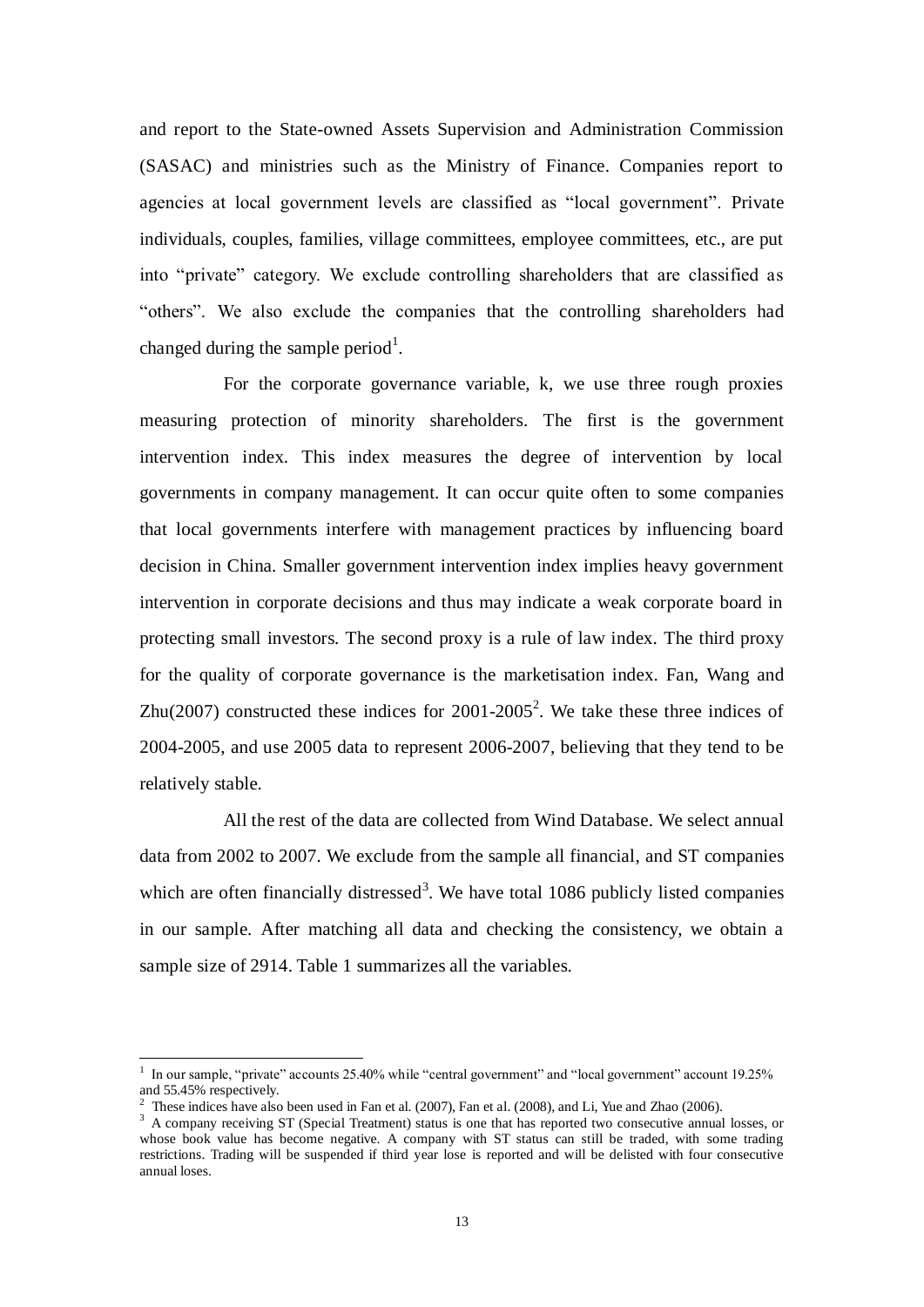#### **Table I Definition of Variables**

This table describes the variables collected for 1086 companies listed on the Shanghai and Shenzhen Stock Exchanges. We present the description and the sources of data.

| Symbols                       | Definition                                                                                     |
|-------------------------------|------------------------------------------------------------------------------------------------|
|                               | The sum of all outlays on capital expenditure divided by total asset at the end of the year.   |
| $I_{\text{total}}$            | Source: Wind Database                                                                          |
|                               | Investment expenditure necessary to maintain assets in place which we use reported             |
| $I_{m}$                       | amortization and depreciation as proxy, divided by total asset at the end of the year. Source: |
|                               | Wind Database                                                                                  |
| $I_{\mathit{new}}$            | Investment expenditure on new projects: $I_{new} = I_{total} - I_{m}$ .                        |
| $I_{\rm exp}$                 | Expected level of new investment: The fitted value in the expected investment model            |
|                               | equation (13).                                                                                 |
| $I_{over}$                    | Over-investment: The positive residual in the expected investment model equation (13).         |
| <b>CFO</b>                    | Operating cash Flows, divided by total asset at the end of the year. Source: Wind Database     |
| ${\mbox{FCF}}$                | $FCF = CFO - I_m - I_{exp}$<br>Free cash flow:                                                 |
|                               | The cash flow that the largest shareholder is entitled to receive from listed company. Same    |
| Cash Flow Right               | definition as La Porta et al(1999). Source: company annual reports from the Shanghai Stock     |
|                               | Exchange                                                                                       |
| Control Right                 | The controlling power of the largest shareholders of listed company. Same Definition as La     |
|                               | Porta et al.(1999). Source: company annual reports from the Shanghai Stock Exchange            |
| Separation Ratio <sup>4</sup> | Separation of control right and cash flow right: Ratio of control right (voting right) to cash |
|                               | flow right.                                                                                    |
| InOppt                        | Investment opportunity: The arithmetic average of past two yeas' sales growth rate at the      |
|                               | end of each year. Source: Wind Database                                                        |
| ROA                           | Return of total asset. Source: Wind Database                                                   |
| Return                        | The stock returns for the year prior to the investment year. It is measured as the change in   |
|                               | market value of the firm over that prior year. Source: Wind Database                           |
| Leverage                      | Total debts divided by total asset. Source: Wind Database                                      |
| Cash                          | The balance of cash deflated by total assets measured. Source: Wind Database                   |
| Age                           | The number of years the firms has been listed. Source: Wind Database                           |
| Size                          | The Log of total assets measured. Source: Wind Database                                        |

Table II reports the descriptive statistics of the variables used in the empirical analyses. Of the 1086 publicly listed companies, an average controlling shareholder has 35.37 percent of cash flow rights, and 41.51 percent of voting rights.

 4 In our empirical analyses, we have also used two different measures for Separation Ratio. One measure is the wedge between voting right and cash flow right, i.e., voting right – cash flow right. Another measure is (voting right – cash flow right)/cash flow right. Our empirical results remain basically the same. To save space, the results are not reported.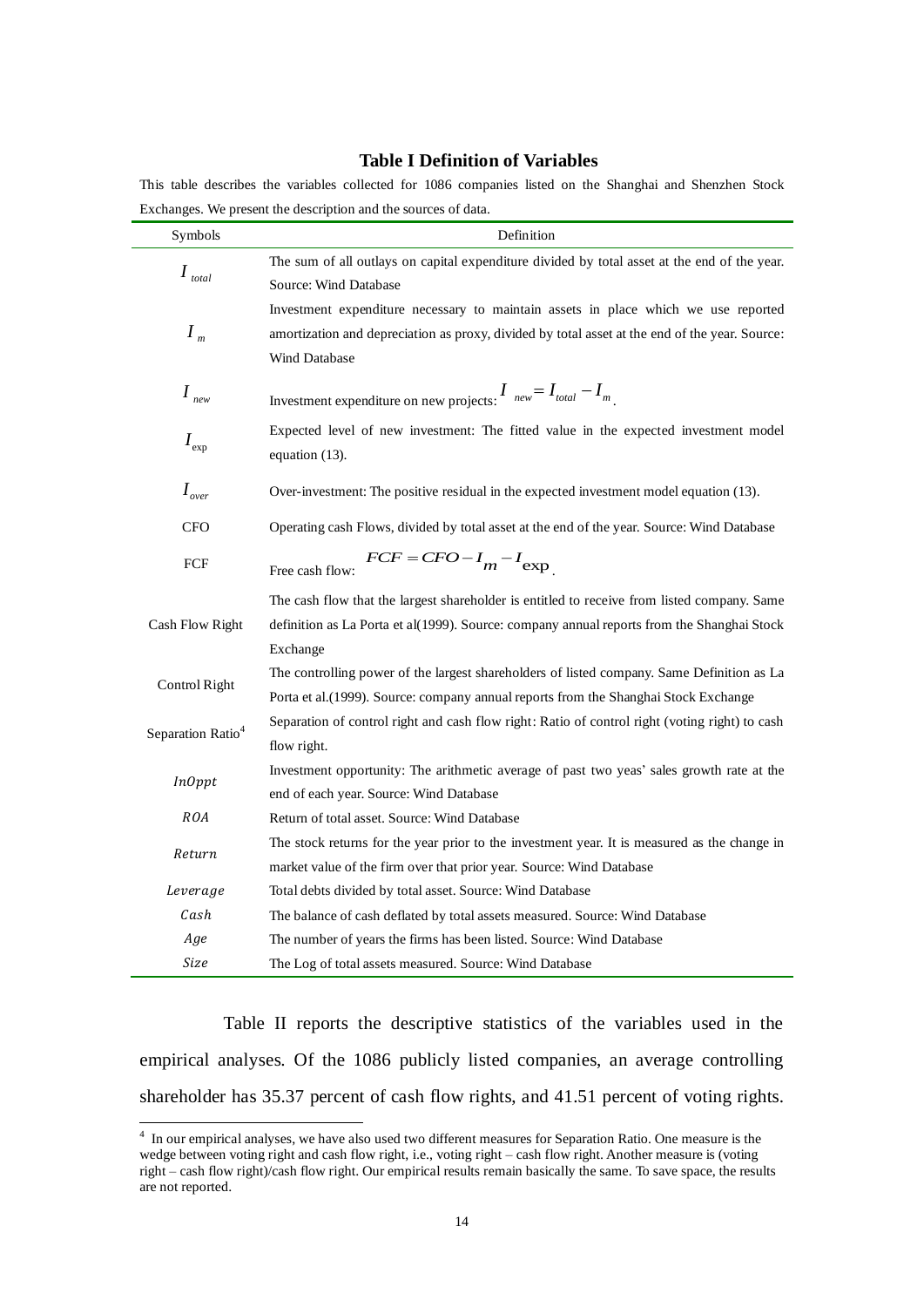The separation of cash flow and control rights is on average 1.48. The maximum of cash flow-control separation of a controlling shareholder is 27.04. On average, a shareholder controls a publicly listed company through 2.42 layers of pyramids. Some even use up to 8 layers of pyramids to control a firm. An average firm has 6.35 years of being listed.

| pyramids through which the controlling shareholder controls a firm. Non-tradable is the percentage of the shares |       |         |        |          |       |  |  |  |
|------------------------------------------------------------------------------------------------------------------|-------|---------|--------|----------|-------|--|--|--|
| that are not permissible to trade.                                                                               |       |         |        |          |       |  |  |  |
|                                                                                                                  | Mean  | Median  | Max    | Min      | Std   |  |  |  |
| $\alpha$                                                                                                         | 35.37 | 33.05   | 88.06  | 0.53     | 17.65 |  |  |  |
| v                                                                                                                | 41.51 | 40.60   | 88.06  | 8.94     | 15.82 |  |  |  |
| t                                                                                                                | 1.48  |         | 27.04  | 1        | 1.41  |  |  |  |
| # of pyramids                                                                                                    | 2.42  | 2       | 8      | 1        | 0.83  |  |  |  |
| <b>Size</b>                                                                                                      | 21.56 | 21.45   | 27.30  | 18.50    | 1.05  |  |  |  |
| Return                                                                                                           | 8.06  | $-8.65$ | 533.33 | $-90.93$ | 56.15 |  |  |  |
| <b>ROA</b>                                                                                                       | 5.62  | 5.44    | 138.29 | $-84.20$ | 7.38  |  |  |  |
| Age                                                                                                              | 6.35  | 6       | 14     | 1        | 3.20  |  |  |  |
| Leverage                                                                                                         | 50.58 | 51.34   | 368.25 | 4.30     | 18.77 |  |  |  |

#### **Table II Descriptive Statistics**

This table provides descriptive statistics of some variables used in this study. # of pyramids is the number of

It is interesting to use one company as a case study for further illustration. Table III shows the relationship between Nanjing Iron & Steel Company Limited (NJISC, tick symbol 600282), listed on the Shanghai Stock Exchange, and its controlling shareholder, Mr. Guangchang Guo, one of the richest men in China. Through seven layers of pyramid, Mr. Guo controls 60 percent of voting rights of Nanjing Iron & Steel Union Company Limited, which in turn holds 64.36 percent of the publicly listed NJISC. With only 17.1 percent of cash flow right, Mr. Guo effectively controls NJISC with 64.36 percent of the votes, by using total eight layers of pyramid to reach the target company. The separation ratio of his control to ownership is 3.76. By the end of 2007, Nanjing Iron & Steel Union Company Limited, the largest shareholder of NJISC, has total 602 million shares, of which about 81.28 percent is non-tradable.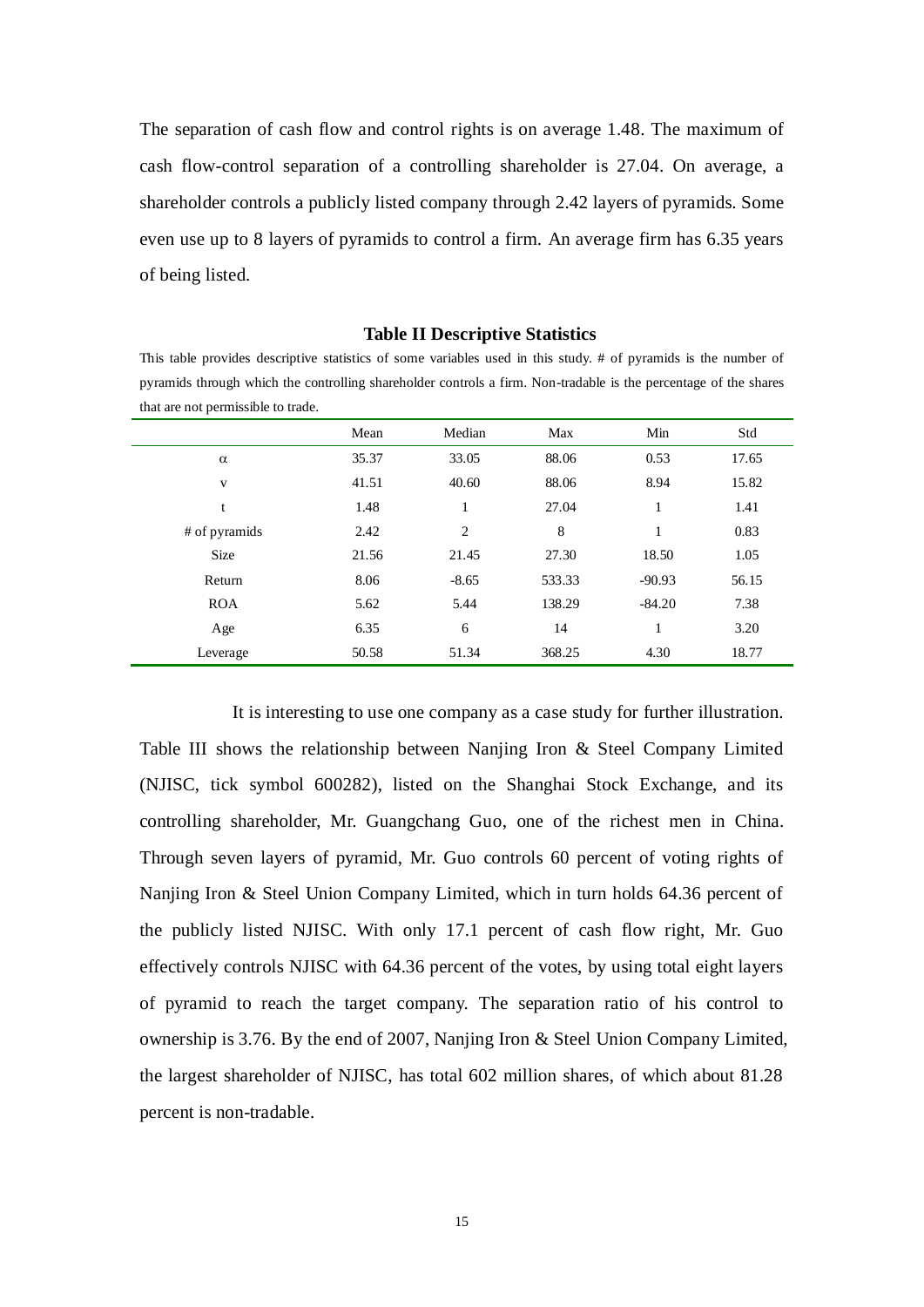### **Table III Nanjing Iron & Steel Company Limited**

This table shows the relationship between Nanjing Iron & Steel Company Limited (NJISC), publicly listed on the Shanghai Stock Exchange, and its ultimate controlling shareholder, Mr. Guangchang Guo. Each arrow line shows the percentage of shares of upper layer company. The ownership structure is based on 2007 company annual report.



## **IV. Empirical Results**

The focus of this paper is to study how the divergence of cash flow and control rights impacts the overinvestment. To achieve this objective, we first need to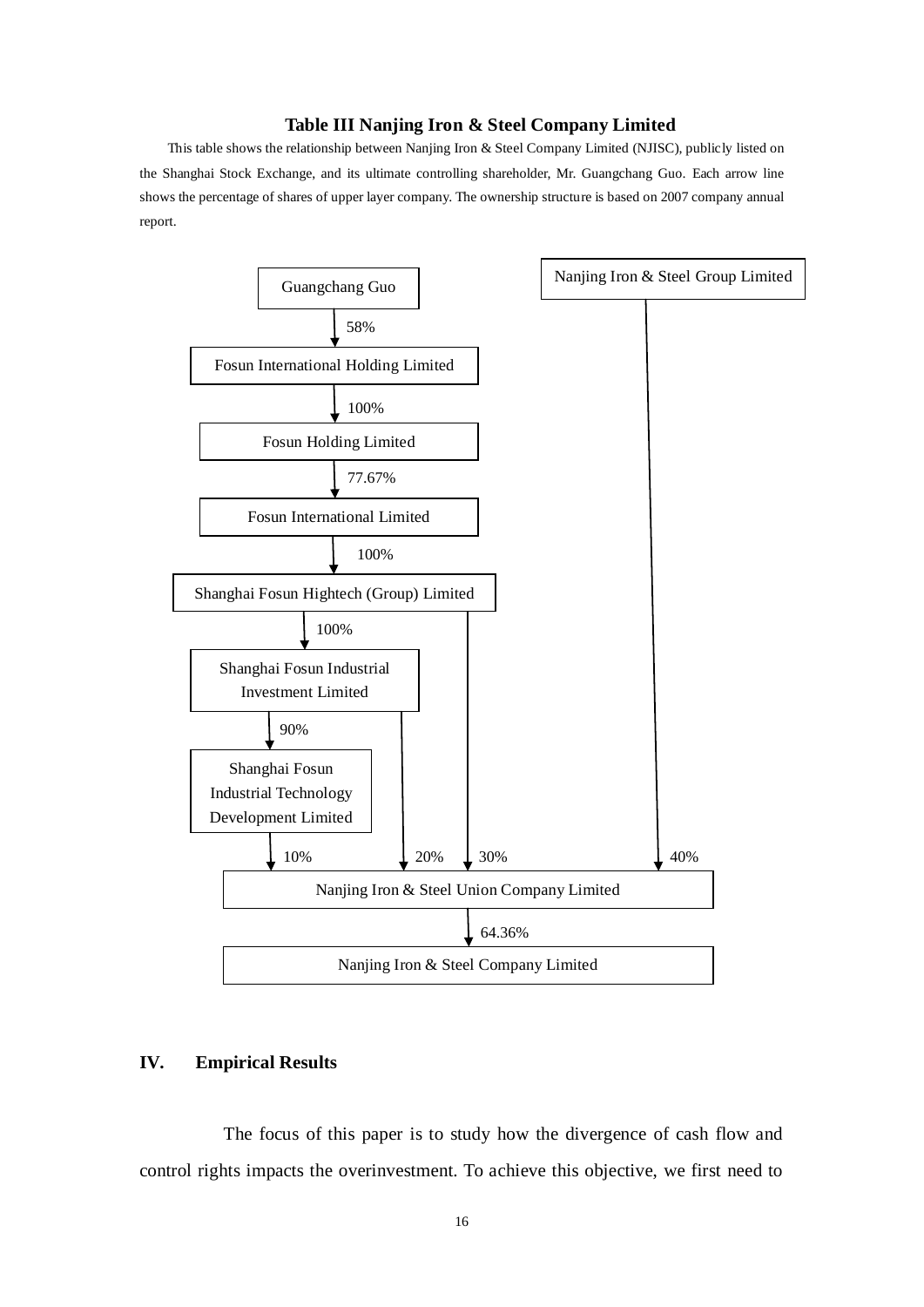measure firm's overinvestment based on a method developed by Richardson (2006). This method decomposes total investment expenditure into two components: (i) required investment expenditure to maintain assets in place, (ii) investment expenditure on new projects. The first component is often measured by amortization and depreciation as a proxy. The second component, investment expenditure on new projects, is total investment expenditure net of required investment. There is an extensive literature that has examined firm level investment decisions on new projects (Hubbard, 1998; Richardson, 2006). This literature usually decomposes investment expenditure into an expected investment in new positive NPV projects, which is explained by a set of variables, and a residual component. A positive (negative) residual component corresponds to over-(under-)investment. In this paper, we focus on firms with positive values of residual.

Following Richardson (2006), we assume that the investment expenditure on new projects is explained by the following regression equation:

$$
I_{new} = \alpha_0 + \alpha_1 Inoppt_{-1} + \alpha_2 Leverage_{-1} + \alpha_3 Cash_{-1} + \alpha_4 Age_{-1} + \alpha_5 Size_{-1} + \alpha_6 Return_{-1} + \alpha_7 ROA_{-1} + \alpha_8 I_{new-1} + \varepsilon,
$$
\n(13)

where all the variables are described in Table I. Those indexed with -1 refer to t-1 variables. To estimate equation (13), we need to measure the investment opportunity, *Inoppt*. We use the arithmetic average of annual sales growth rate over the most recent two years. La Porta et al. (2002) argues for using sales growth instead of earnings growth as a proxy for growth opportunities, because it is less likely to be manipulated as earnings growth<sup>5</sup>. In the following analyses, we also used other measures as proxies for the investment opportunity.

Table IV shows the regression results of equation (13). Model 1 only uses the investment opportunity,  $Inopt_{-1}$ as the explanatory variable for investment. Though  $Inopt_{-1}$  is highly significant, its explanatory power is low. When we include other explanatory variables in Model 2, the adjusted  $\mathbb{R}^2$  increases to 22.2 percent. Most exogenous variables are significant at 10 percent level. We use Model 2

-

 $<sup>5</sup>$  La Porta et al. (2002) in fact uses geometric average annual percentage growth. To make sure that this difference</sup> does not result in different conclusions in the following analyses, we also estimate the investment equation using geometric average. Our conclusions are the same.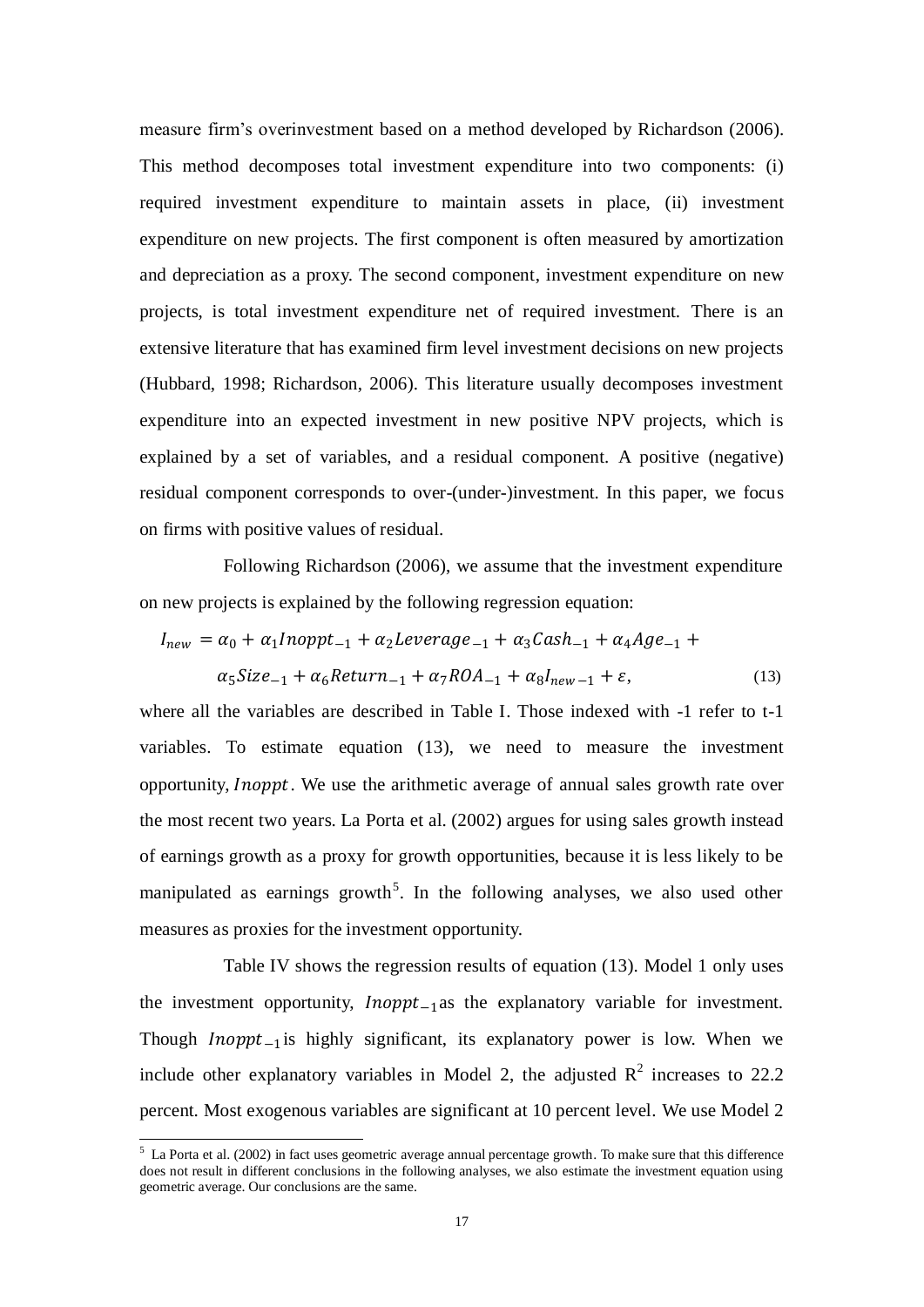in Table IV to generate the residuals. The positive residuals are taken as the overinvestment.

#### **Table IV Analysis of Investment Expenditure**

The table provides regression results of equation (13). The dependent variable is the new investment, which is the total investment net of maintenance investment, scaled by total assets. The independent variables are explained in Table II. Index "-1" refers to lag one variable. We also include year indicators in the regressions to capture annual fixed effects. The year indicators are dummy variables: if year = 2004, then year1 = 1, else year1 = 0; if year = 2005, then year $2 = 1$ , else year $2 = 0$ ; if year = 2006, then year $3 = 1$ , else year $3 = 0$ . The sample companies are classified into 20 industries. We also include a vector of dummies to capture the industry fixed effects in the regressions. T-statistics based on Huber-White robust standard errors are shown in parentheses.

|                 | Model 1     | Model 2      |
|-----------------|-------------|--------------|
|                 | $0.0368***$ | $-0.0130$    |
| Constant        | (11.97)     | $(-0.51)$    |
|                 | $0.0001***$ | 0.00004      |
| $Inopt_{-1}$    | (2.78)      | (0.95)       |
|                 |             | 0.0019       |
| $Size_{-1}$     |             | (1.52)       |
| $Return_{-1}$   |             | $0.0001***$  |
|                 |             | (2.91)       |
| $ROA_{-1}$      |             | $0.0012***$  |
|                 |             | (5.99)       |
|                 |             | $-0.0003***$ |
| $Leverage_{-1}$ |             | $(-3.43)$    |
|                 |             | $-0.0011***$ |
| $Age_{-1}$      |             | $(-2.64)$    |
| $Cash_{-1}$     |             | $0.0382***$  |
|                 |             | (2.64)       |
|                 |             | $0.3088***$  |
| $I_{-1}$        |             | (14.15)      |
| Adj. R-sq       | 0.046       | 0.222        |

Note: \*, \*\* and \*\*\* indicate 10%, 5% and 1% levels of significance, respectively.

Once we have generated the overinvestment data, we can test hypotheses H1-H5. Table V shows the regression results of the relationship between overinvestment, free cash flow, separation ratio, and investor protection. It also lists the expected sign of each explanatory variable based on hypotheses H1-H5. We report three regressions, each using different proxy for investor protection: government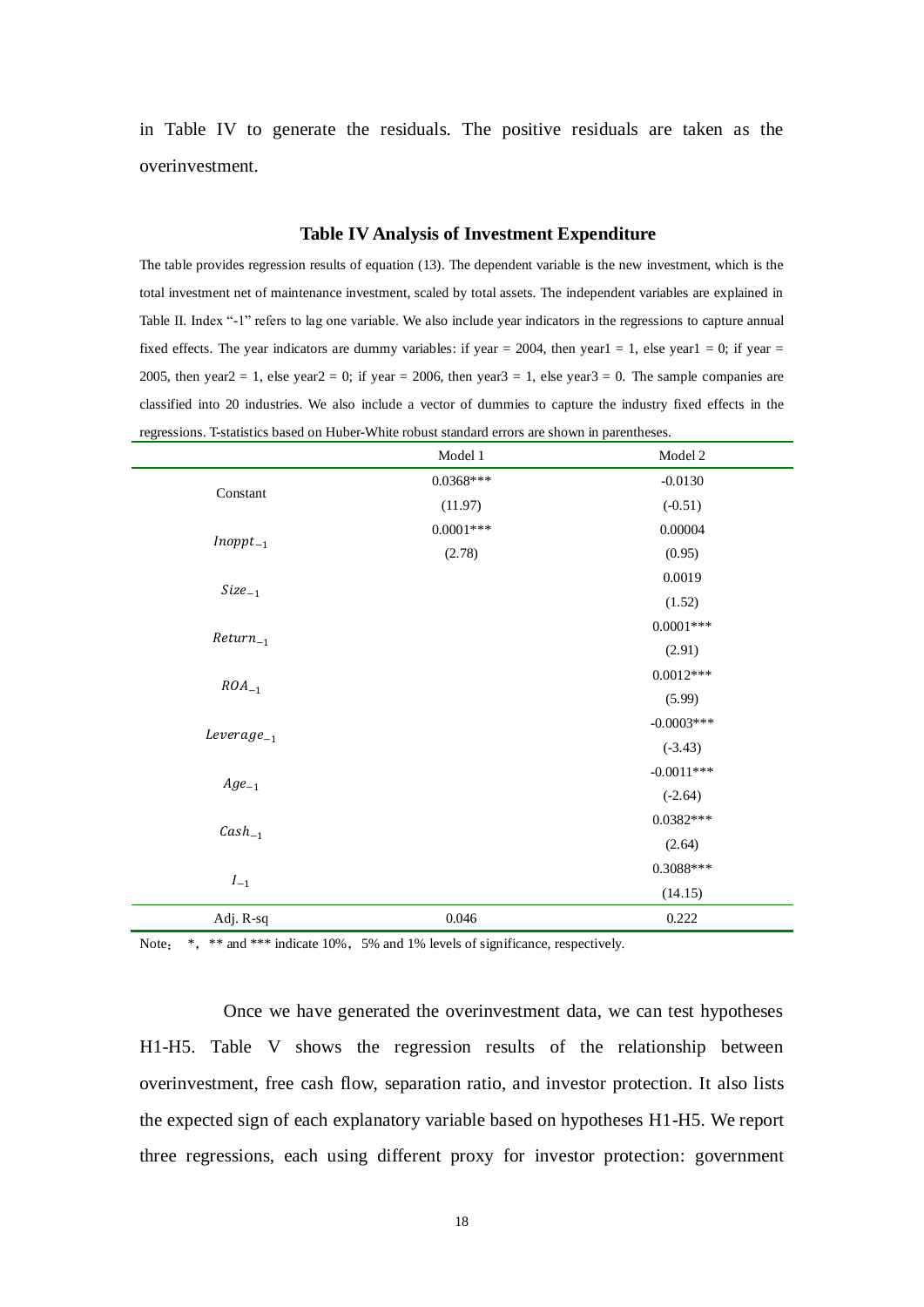invention, rule of law, and marketization index. Our hypothesis H3 suggests that better investor protection should have a negative impact on overinvestment. We expect that all three proxies for investor protection should have negative coefficients in these regressions. To test hypothesis H4, we include a private control dummy variable, which equals one if the controlling shareholder is "Private", and zero if otherwise. To the extent that it is more difficult to receive funding for a private enterprise than a state owned enterprise in a developing country, stealing generates higher marginal benefits for private enterprises and thus we expect that the coefficient for the Private Control dummy is positive.

In Table V, the coefficient for separation ratio in all regression equations is positive and significant at 10 percent level of significance. Other things the same, a firm is likely to increase overinvestment by about 0.0066 for every unit increase in the ratio of voting right to ownership right. The average total asset for all the firms in our sample is 7.962 billion Yuan. Thus, average firm increases overinvestment by about 53 million Yuan, or about US\$7.9 million<sup>6</sup> for every one unit increase in the separation ratio. Our sample firms have an average separation ratio 1.48. Relative to an economy with voting right the same as ownership, a typical Chinese company overinvests 25 million Yuan, or about US\$3.8 million. Our sample firms on average make about 336 million Yuan new investment a year. The overinvestment due to pyramid structure of control is about 7.5 percent of average annual new investment. This implies that our sample of 1086 firms overinvests 27.4 billion Yuan, or about \$4 billion a year relative to an economy without pyramidal structure. This is quite a significant number, indicating a substantial amount of resources is not used for the purpose of maximizing firm values in China due to the divergence of ownership and control.

As predicted by our model, the coefficient for FCF in all regressions is positive and significant at 10 percent level of significance. All proxies for investor protection do not have the expected sign, but all are not significant. These measures for corporate governance do not seem to achieve the intended effects of protecting

-

 $6$  We use exchange rate as US\$1 = 6.7 Yuan.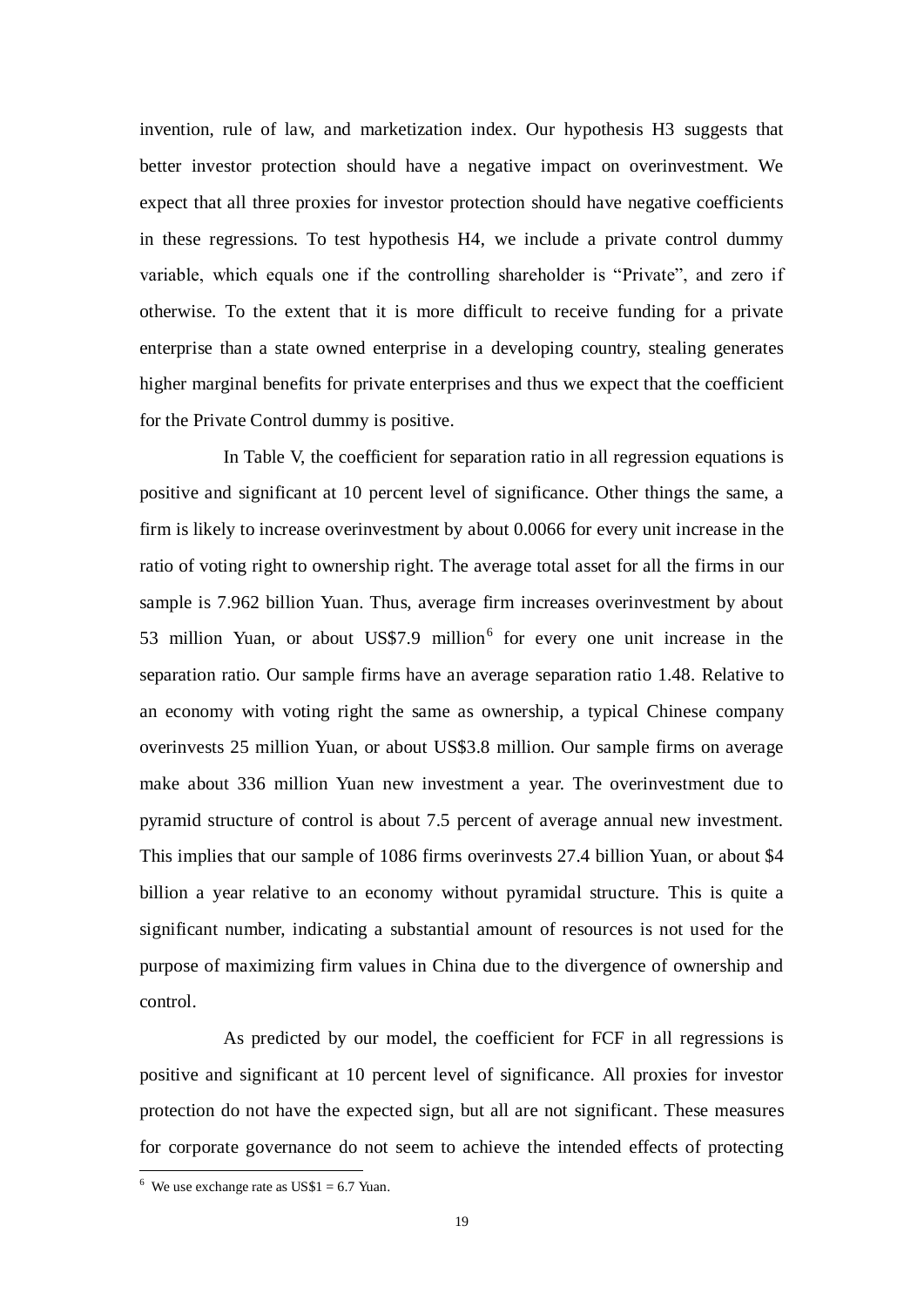small investors in China<sup>7</sup>. We suspect that ineffective enforcement of existing investor protection law rather than ineffective law itself as the root problem in China<sup>8</sup>. The coefficient for cash flow right is positive, contradictory to hypothesis H5, but insignificant. The Private Control dummy has a positive sign on overinvestment which is consistent to hypothesis  $H4$ , but none of the estimates are significant<sup>9</sup>. We notice that the adjusted  $R^2$  of the model in Table V is very low. Only a little over 2% of the variation is explained by FCF, cash flow right, separation ratio and other determinants. However, the explained variable (overinvestment) itself is the residual of another regression equation and thus this explanatory power is incremental to the set of variables explaining the firm level investment expenditure, which is 22.2% in Table IV. Therefore, the combined models of Table IV and V are able to explain a significant portion of the cross-sectional variation in investment over time<sup>10</sup>.

#### **Table V Overinvestment and Corporate Governance**

The table presents results of regressions for the sample of 1086 Chinese firms with a controlling shareholder. The dependent variable is overinvestment calculated from regression equation (13) as the positive residual. The independent variables are: 1) FCF, the free cash flow; 2) Cash Flow Right, the ownership of the controlling shareholder; 3). Separation Ratio, the ratio of voting right to cash flow right; 4) Private Control, a dummy variable equals one if the controlling shareholder is a private enterprise or family; and 5) One of three indices measuring investor protection: Government Intervention, Rule of Law, and Marketization Index, of which a larger number indicates better investor protection. T-statistics based on Huber-White robust standard errors are shown in parentheses.

| Variable        | Expected Sign            | Model 1    | Model 2    | Model 3    |
|-----------------|--------------------------|------------|------------|------------|
|                 |                          | $0.0259**$ | $0.0224**$ | 0.0200     |
| Constant        |                          | (2.39)     | (2.18)     | (1.40)     |
| FCF             |                          | $0.1115*$  | $0.1097*$  | $0.1103*$  |
|                 | $^{+}$                   | (1.85)     | (1.82)     | (1.83)     |
| Cash Flow Right |                          | 0.0002     | 0.0002     | 0.0002     |
|                 | $\overline{\phantom{a}}$ | (1.60)     | (1.49)     | (1.56)     |
| Separate Ratio  |                          | $0.0066*$  | $0.0065*$  | $0.0066**$ |
|                 | $+$                      | (1.81)     | (1.81)     | (1.84)     |

 $<sup>7</sup>$  We have also used other measures for investor's protection, but none of them seems to yield results predicted by</sup> the model. Appendix 1 provides regression results using three different indices of corporate governance.<br><sup>8</sup> Jiang, Lee and Yue (2005) also reach a similar conclusion when evaluating the monitoring role of auditors. They

-

conclude that unclean audit opinions alone are not sufficient to deter tunneling behavior.

<sup>&</sup>lt;sup>9</sup> In fact, the hypotheses H4 and H5 are only true if  $m - \alpha > 0$ . Unfortunately, we have no way to identify the companies of which the private benefit of stolen fund exceeds cash flow right.

<sup>&</sup>lt;sup>10</sup> This argument was also forcefully made by Richardson (2006).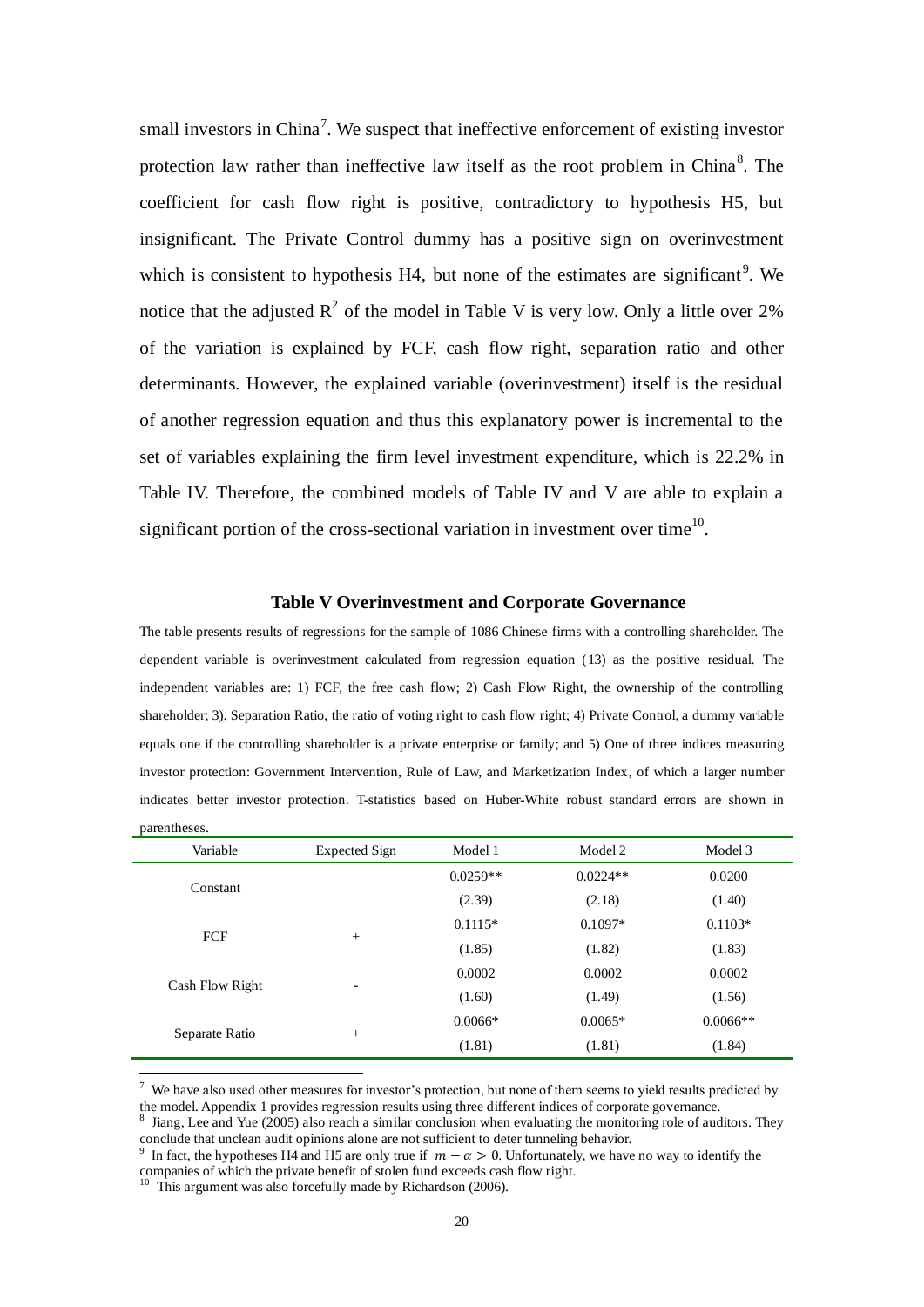| 0.0078                                                                                  | 0.0076 | 0.0076 |
|-----------------------------------------------------------------------------------------|--------|--------|
| (0.95)                                                                                  | (0.93) | (0.93) |
| 0.0002                                                                                  |        |        |
| (0.17)                                                                                  |        |        |
|                                                                                         | 0.0009 |        |
|                                                                                         | (0.94) |        |
|                                                                                         |        | 0.0009 |
|                                                                                         |        | (0.64) |
| 0.022                                                                                   | 0.024  | 0.023  |
| $+$<br>$\overline{\phantom{0}}$<br>$\overline{\phantom{a}}$<br>$\overline{\phantom{0}}$ |        |        |

Note: \*, \*\* and \*\*\* indicate 10%, 5% and 1% levels of significance, respectively.

We conclude in our theoretical discussion that firms will overinvest as long as controlling shareholders expropriate funds. One implication is that overinvestment will not occur in our model if controlling shareholders do not tunnel funds for their private benefits. Thus the hypotheses H1-H5 are conditional on that firms engage in tunneling. One necessary condition for tunneling is  $m > \alpha$ , that is, the marginal private benefit of stolen fund exceeds the cash flow ownership of the controlling shareholders. Since it is difficult to estimate the marginal private benefit of stolen fund, we hypothesis that our conclusions are probably more true for firms with smaller cash flow rights by the controlling shareholders. To test this, we divide our sample into two, using median level of cash flow right as a cut-off line.

#### **Table VI Overinvestment and Corporate Governance with Split Sample**

The table presents results of regressions for the sample of 1086 Chinese firms with a controlling shareholder, using split sample. The dependent variable is overinvestment calculated from regression equation (13) as the positive residual. The independent variables are: 1) FCF, the free cash flow; 2) Cash Flow Right, the ownership of the controlling shareholder; 3). Separation Ratio, the ratio of voting right to cash flow right; 4) Private Control, a dummy variable equals one if the controlling shareholder is a private enterprise or family, and zero otherwise; and 5) Government Intervention, an index measuring investor protection, of which a larger number indicates better investor protection. High (Low) refers to sub-sample of cash flow right larger (smaller) than the median. T-statistics based on Huber-White robust standard errors are shown in parentheses.

| Variables       | High      | Low       |
|-----------------|-----------|-----------|
| Constant        | 0.0168    | $-0.0052$ |
|                 | (0.45)    | $(-0.25)$ |
| FCF             | 0.1304    | 0.0916    |
|                 | (1.35)    | (1.39)    |
| Cash Flow Right | $-0.0003$ | 0.0010    |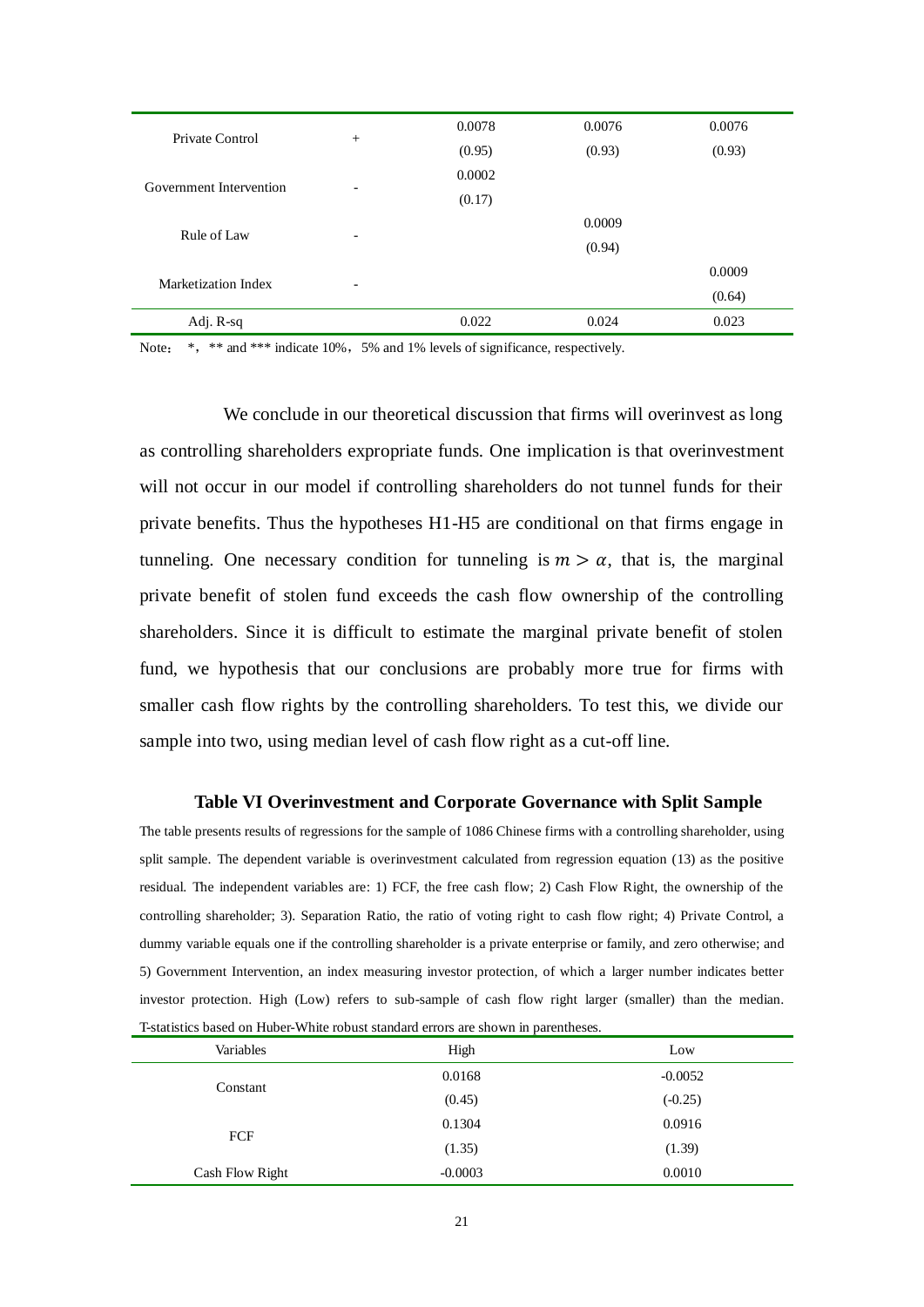|                  | $(-0.90)$ | (1.61)     |
|------------------|-----------|------------|
| Separation Ratio | 0.0404    | $0.0084**$ |
|                  | (1.24)    | (2.18)     |
| Private Control  | $-0.0091$ | $0.0181*$  |
|                  | $(-0.89)$ | (1.63)     |
| Rule of Law      | 0.0006    | 0.0012     |
|                  | (0.48)    | (0.86)     |
| Adj. R-sq        | 0.026     | 0.046      |

Note: \*, \*\* and \*\*\* indicate 10%, 5% and 1% levels of significance, respectively.

Table VI re-estimates the relationship between overinvestment and the explanatory variables with split samples of low and high cash flow rights, using the median as the cut-off line<sup>11</sup>. For the small ownership right sample, the coefficient for the separation ratio remains to be positive and becomes significant at 5 percent level. The private control dummy has a positively significant coefficient, implying that firms with controlling shareholders classified as "Private" tend to overinvest more than firms with other types of controlling shareholders. The coefficient for the cash flow right is still positive and but is no longer significant. For the sample of high cash flow right, none of the coefficient estimates is significant. None of the measures for investor protection is significant in these equations.

## **V. Robustness of Results**

-

One criticism of our above analyses is the use of a particular proxy for investment opportunity. Like La Porta et al. (2002), we have used the average of annual sales growth rate over the most recent two years. This effectively uses past sales growth to forecast future. Alternatively we can use other measures for investment opportunity. One popular approach is to use Tobin's Q, the ratio of the market value of assets to the current replacement cost of those assets. However, Tobin's Q is also subject to the same criticism as the sales growth that it does not paint a complete picture of the growth opportunities. Other measures, such as

 $11$  We have also used 50 percent of cash flow right and the sample mean as a cut-off line. The results are basically similar.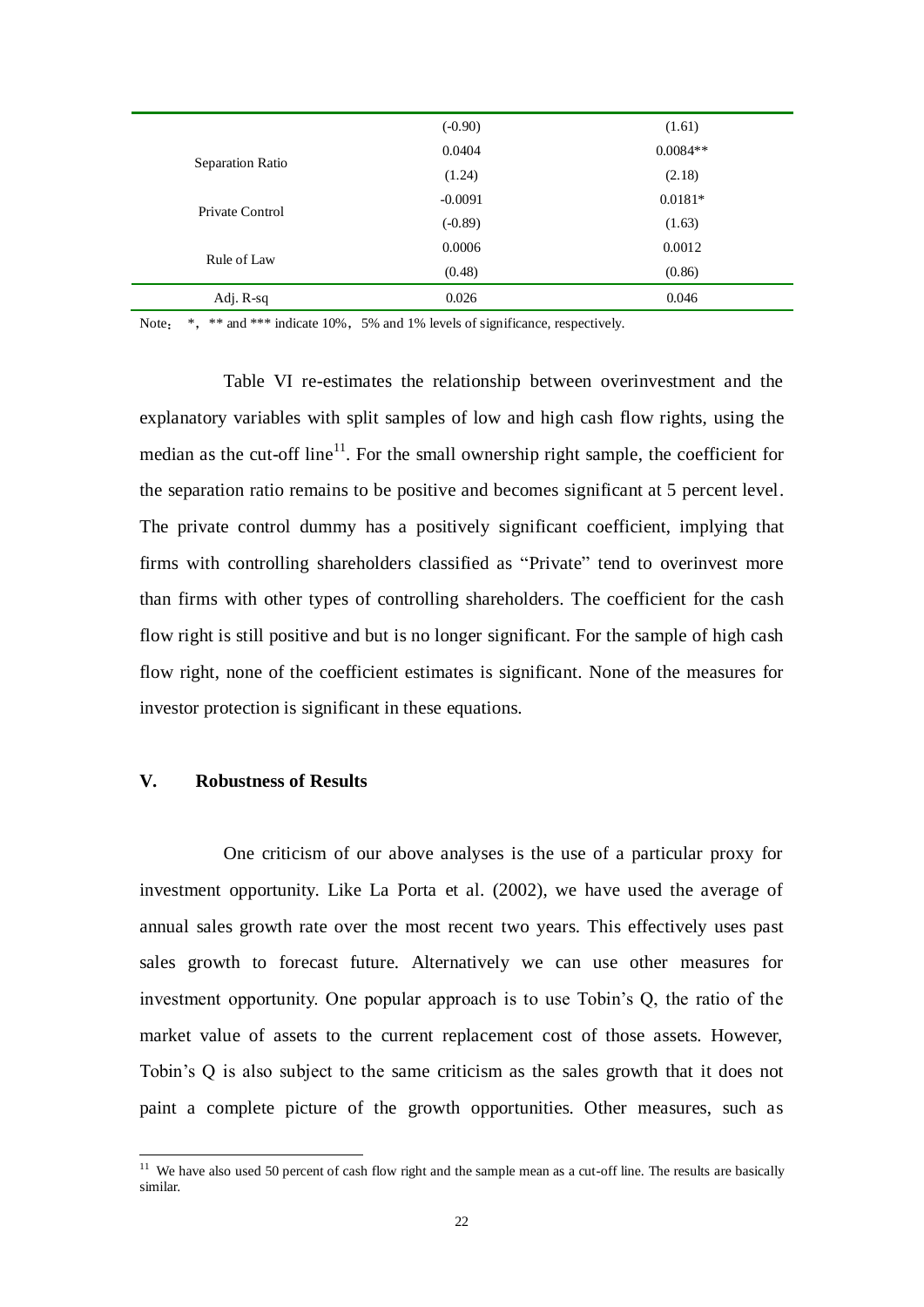book-to-market of equity (B/P) and earnings-price ratios (E/P) are not perfect proxies for investment opportunity either<sup>12</sup>. Richardson (2006) decomposes firm value into two components: value of the assets in place which reflects the value of the firm indicated by current book values and current earnings, and the value of growth opportunities. According to Richardson (2006), value of the assets in place can be estimated using residual income framework, assuming price equals discounted expected dividends, and abnormal earnings follow an auto-regressive process with a persistence parameter<sup>13</sup>. The value of growth opportunities is the difference between the value of the firm and value of the assets in place. This measure, V/P, according to Richardson (2006), simultaneously capturing market value relative to both book value and earnings in an accepted valuation framework, is able to measure growth opportunities better than other proxies. The index generated to measure growth opportunities based on Richardson (2006) is in fact a linear combination of B/P and E/P.

Identifying the best relationship to describe investment is not the objective of this paper. Thus, instead of using a particular measure for growth opportunities to generate overinvestment, we decide to use all the four possible proxies, keeping in mind that none of them is a perfect measure. Our objective is to test if our main result, that firm with higher separation ratio overinvests more, is robust no matter what measure is used as a proxy for growth opportunities.

## **Table VII Investment Analysis Using Different Measures of Investment Opportunity**

The table provides regression results of equation (13), using four different proxies for Inoppt: B/P, E/P, Tobin's Q and V/P. B/P is the book-to-market of equity. E/P is the earnings-price ratio. Tobin's Q is the ratio of the market value of assets to the current replacement cost of those assets. V/P is measured as the ratio of value of the assets in place to market value. The dependent variable is the new investment, which is the total investment net of maintenance investment, scaled by total assets. The independent variables are explained in Table II. Index "-1" refers to lag one variable. We also include the year indicators in the regressions to capture annual fixed effects. The

-

 $12$  BM (EP) can serve as sufficient statistics for growth opportunity if earnings are transitory (permanent). However, Dechow, Hutton and Sloan (1999) showed that earnings contain a certain degree of mean reversion in between the two extremes.

Richardson (2006) decomposed the value of a firm, P, into  $P = V_{AP} + V_{GO}$ , where  $V_{GO}$  the value of growth opportunity. V<sub>AIP</sub> is value of assets in place which is calculated according to  $V_{AIP} = (1 - \alpha r)BV + \alpha(1 + r)X$  – ard, where BV is the book value of equity, X is earnings, r is the discount rate, d is dividend,  $\alpha = \omega/(1 + r - \omega)$ , and  $\omega$  a fixed persistence parameter restricted to be positive and less than one.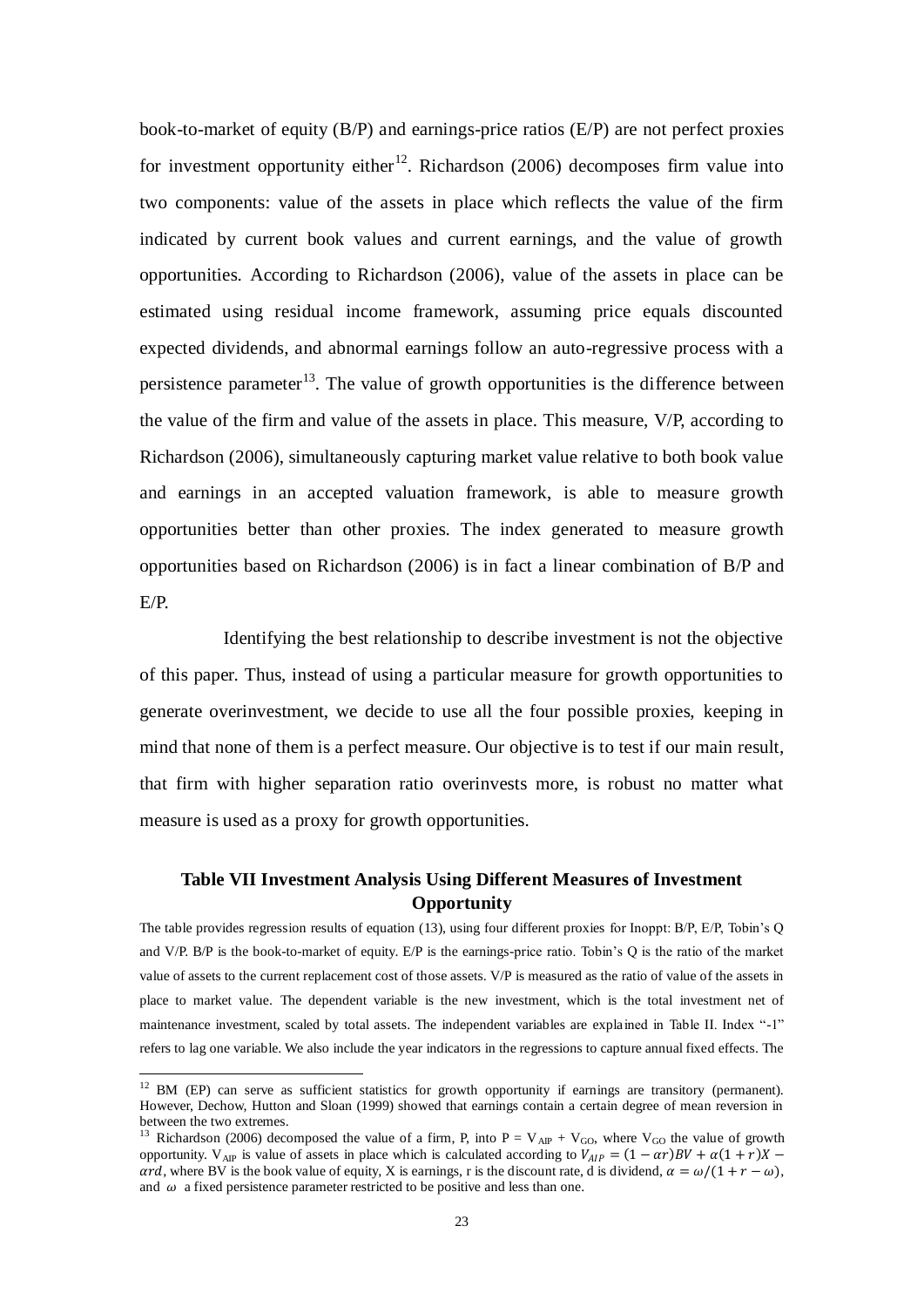year indicators are dummy variables: if year = 2004, then year1 = 1, else year1 = 0; if year = 2005, then year2 = 1, else year2 = 0; if year = 2006, then year3 = 1, else year3 = 0. The sample companies are classified into 20 industries. We use a vector of dummies to capture the industry fixed effects in the regressions. T-statistics based on Huber-White robust standard errors are shown in parentheses.

|                 | Model 1       | Model 2       | Model 3     | Model 4       |
|-----------------|---------------|---------------|-------------|---------------|
|                 | B/P           | E/P           | Tobin's Q   | V/P           |
| Constant        | $-0.0217$     | $-0.0117$     | 0.0212      | $-0.0040$     |
|                 | $(-0.77)$     | $(-0.45)$     | (0.55)      | $(-0.35)$     |
|                 | $-0.0172***$  | 0.0130        | $-0.0013$   | $-0.0040$     |
| $Inopt_{-1}$    | $(-3.60)$     | (0.66)        | $(-0.50)$   | $(-1.02)$     |
|                 | $0.0035***$   | 0.0017        | 0.0002      | $0.0025*$     |
| $size_{-1}$     | (2.60)        | (1.35)        | (0.11)      | (1.85)        |
|                 | $0.0001*$     | $0.0001$ ***  | $0.0001**$  | $0.0001**$    |
| $Return_{-1}$   | (1.68)        | (2.95)        | (1.93)      | (2.44)        |
| $ROA_{-1}$      | $0.0011***$   | $0.0012***$   | $0.0015***$ | $0.0013***$   |
|                 | (6.07)        | (5.76)        | (5.05)      | (5.48)        |
| $Leverage_{-1}$ | $-0.0003$ *** | $-0.0003$ *** | $-0.0003**$ | $-0.0003$ *** |
|                 | $(-4.45)$     | $(-3.23)$     | $(-2.33)$   | $(-3.52)$     |
|                 | $-0.0012***$  | $-0.0011***$  | $-0.0003$   | $-0.0011***$  |
| $Age_{-1}$      | $(-2.94)$     | $(-2.79)$     | $(-0.57)$   | $(-2.80)$     |
|                 | $0.0388***$   | $0.0381***$   | $0.0434**$  | $0.0385***$   |
| $Cash_{-1}$     | (2.69)        | (2.65)        | (2.00)      | (2.67)        |
|                 | $0.3053***$   | $0.3081***$   | $0.3465***$ | $0.3100***$   |
| $I_{-1}$        | (14.08)       | (14.01)       | (9.81)      | (14.19)       |
| Adj. R-sq       | 0.231         | 0.221         | 0.228       | 0.222         |

Note: \*, \*\* and \*\*\* indicate 10%, 5% and 1% levels of significance, respectively.

Table VII shows the regression results of investment equation (13), using B/P, E/P, Tobin's Q, and V/P as a measure for growth opportunities,  $Inopt_{-1}$ . V/P is the ratio of value of the assets in place to the firm value, calculated according to Richardson (2006). Lower V/P indicates more growth opportunities so does B/P or E/P. The coefficients of these measures in the investment regression equations are expected to be negative. We find that the coefficient for  $Inoppt_{-1}$ , using B/P, is negative and significant. On the other hand, the coefficient using V/P or Tobin's Q is negative but not significant. Coefficient estimates for other explanatory variables are mostly in line with Table IV and are significant with the expected sign. The explanatory power for investment of these regression equations is reasonably good, with the adjusted  $R^2$  being more than 22 percent.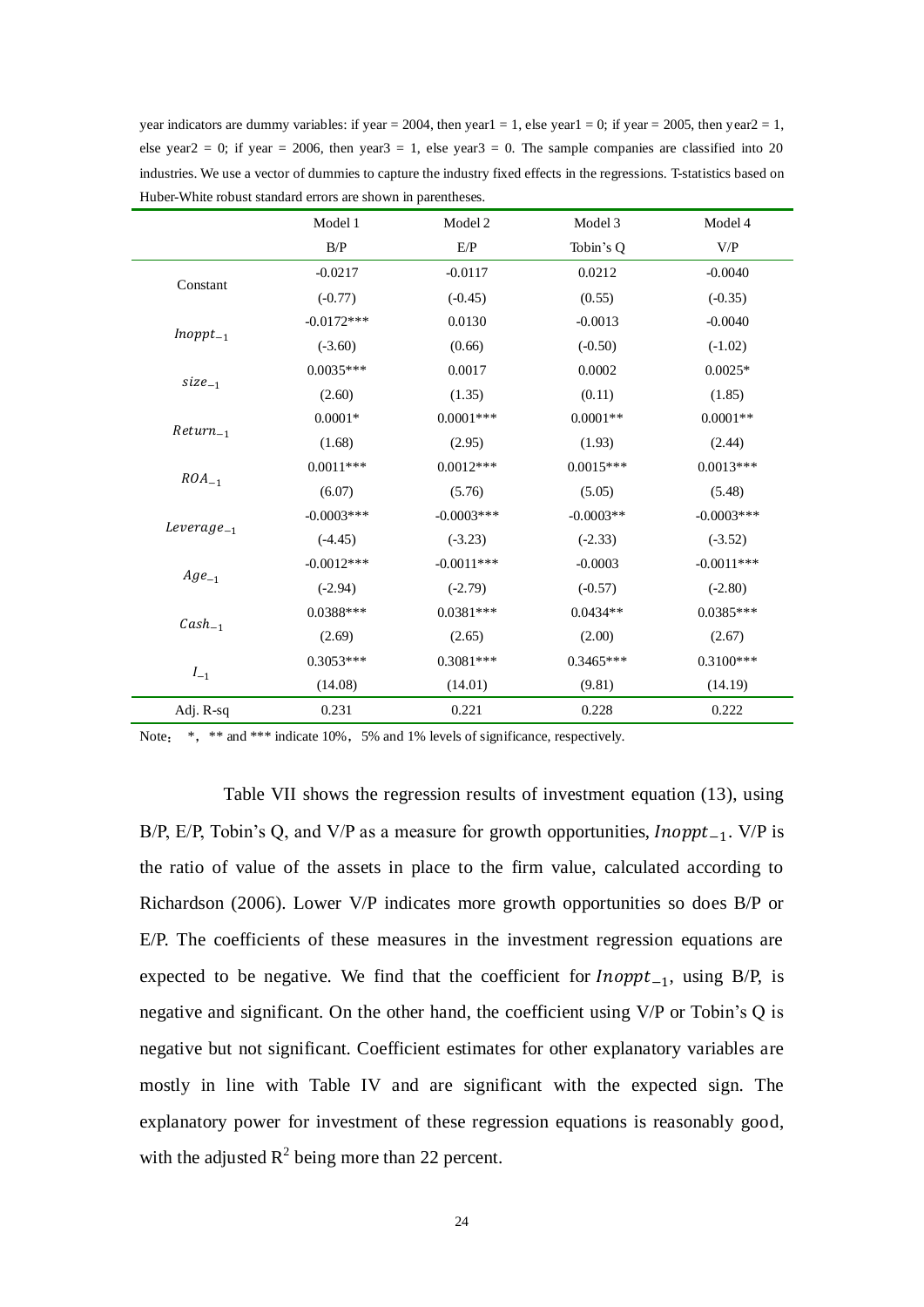From Table VII, we generate four sets of residuals. The positive residual is taken as the overinvestment. We re-estimate the relationship between overinvestment, FCF, Separation Ratio, and other explanatory variables based on different proxies for growth opportunities. Table VIII lists the regression results.

# **Table VIII Overinvestment and Corporate Governance Using Different Measures of Investment Opportunity**

The table presents results of regressions for the sample of 1086 Chinese firms with a controlling shareholder, using positive residuals generated from Table VI as the dependent variable. Four different proxies for Inoppt: B/P, E/P, Tobin's Q and V/P, are used. B/P is the book-to-market of equity. E/P is the earnings-price ratio. Tobin's Q is the ratio of the market value of assets to the current replacement cost of those assets. V/P is measured as the ratio of value of the assets in place to market value. The independent variables are: 1) FCF, the free cash flow; 2) Cash Flow Right, the ownership of the controlling shareholder; 3) Separation Ratio, the ratio of voting right to cash flow right; 4) Private Control, a dummy variable equals one if the controlling shareholder is a private enterprise or family; and 5) Government Intervention, an index measuring investor protection, of which a larger number indicates better investor protection. T-statistics based on Huber-White robust standard errors are shown in parentheses.

| Variable        | B/P        | E/P        | Tobin's Q | V/P        |
|-----------------|------------|------------|-----------|------------|
|                 | $0.0194**$ | $0.0229**$ | 0.0166    | $0.0212**$ |
| Constant        | (1.92)     | (2.22)     | (1.23)    | (2.06)     |
| FCF             | $0.1057*$  | $0.1036*$  | 0.0910    | $0.1079*$  |
|                 | (1.76)     | (1.72)     | (1.45)    | (1.78)     |
|                 | $0.0003*$  | 0.0002     | 0.0003    | $0.0002*$  |
| Cash Flow Right | (1.79)     | (1.41)     | (1.16)    | (1.63)     |
|                 | $0.0075**$ | $0.0065*$  | $0.0070*$ | $0.0066*$  |
| Separate Ratio  | (2.10)     | (1.82)     | (1.84)    | (1.84)     |
| Private Control | 0.0078     | 0.0075     | 0.0072    | 0.0074     |
|                 | (0.96)     | (0.91)     | (0.93)    | (0.91)     |
|                 | 0.0009     | 0.0009     | 0.0015    | 0.0009     |
| Rule of $Law14$ | (1.03)     | (0.97)     | (1.14)    | (1.03)     |
| Adj. R-sq       | 0.029      | 0.023      | 0.027     | 0.024      |

Note: \*, \*\* and \*\*\* indicate 10%, 5% and 1% levels of significance, respectively.

-

We find that our main conclusion is robust. The coefficient for Separation Ratio is positive and significant at the 10 percent level, in all regressions. FCF in all

<sup>&</sup>lt;sup>14</sup> We have also used other measures for investor protection, and the results are the same. To save space, we do not list them here.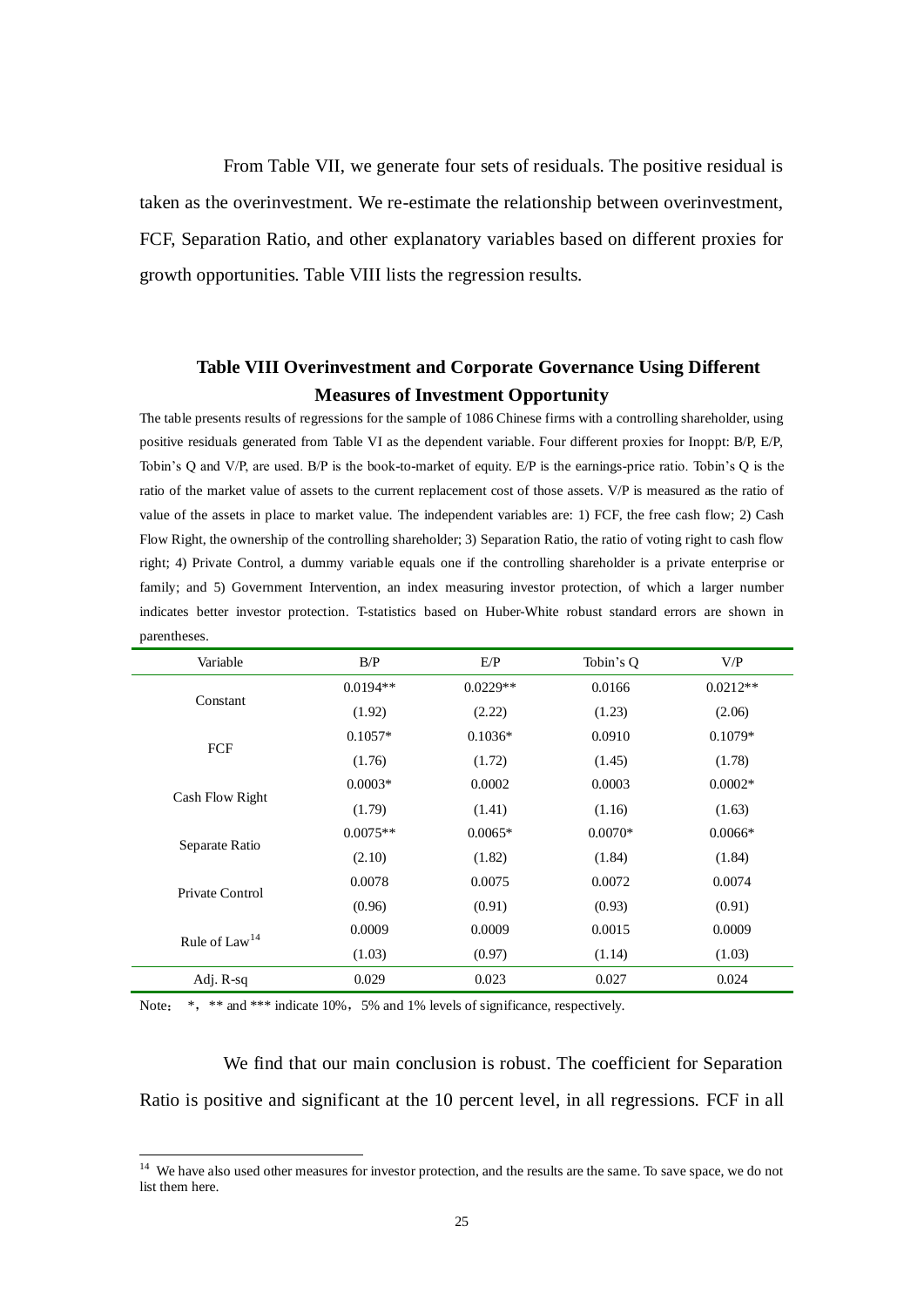specifications has a positive coefficient, and all coefficient estimates are significant except when using Tobin's Q as a proxy for growth opportunities to generate overinvestment. The coefficient on Private Control dummy has a positive sign, consistent with our model prediction, though none of the estimates is significant. As in Table V, both coefficients on Cash Flow Right and small investor protection index, Rule of Law, are insignificant, except for the model using B/P.

We divide the sample into high and low cash flow rights and re-test the relationship between overinvestment and other explanatory variables. We expect that our hypotheses are more likely to be true for the low cash flow right sample. Table IX lists the results of regression using split samples. Our results are consistent with our findings from previous tables. The coefficient for separation ratio is positive and significant in all regressions using low cash flow right. The Private Control dummy is found to increase overinvestment significantly in all regressions. This suggests that a larger private benefit of expropriated fund results in more stealing and thus firms engage in more overinvestment. Higher free cash flow is found to increase overinvestment only in the model using Tobin's Q measure. The coefficient for cash flow right, however, does not allow us to draw any conclusion. We also find from Table IX that better investor protection has no significant effect on overinvestment.

# **Table IX Overinvestment and Corporate Governance Using Different Measures of Investment Opportunity with Split Sample**

The table presents results of regressions for the sample of 1086 Chinese firms with a controlling shareholder, using split sample and positive residuals generated from Table VI as the dependent variable. Four different proxies for Inoppt: B/P, E/P, Tobin's Q and V/P are used. B/P is the book-to-market of equity. E/P is the earnings-price ratio. Tobin's Q is the ratio of the market value of assets to the current replacement cost of those assets. V/P is measured as the ratio of value of the assets in place to market value. The independent variables are: 1) FCF, the free cash flow; 2) Cash Flow Right, the ownership of the controlling shareholder; 3) Separation Ratio, the ratio of voting right to cash flow right; 4) Private Control, a dummy variable equals one if the controlling shareholder is a private enterprise or family; and 5) Government Intervention, an index measuring investor protection, of which a larger number indicates better investor protection. High (Low) refers to sub-sample of cash flow right larger (smaller) than the median. T-statistics based on Huber-White robust standard errors are shown in parentheses.

| Variable | E/P<br>B/P |           | Tobin's $O$ |           | V/P    |        |        |           |
|----------|------------|-----------|-------------|-----------|--------|--------|--------|-----------|
|          | High       | Low       | High        | Low       | High   | Low    | High   | Low       |
| Constant | $-0.0012$  | $-0.0049$ | 0.0174      | $-0.0042$ | 0.0452 | 0.0011 | 0.0106 | $-0.0040$ |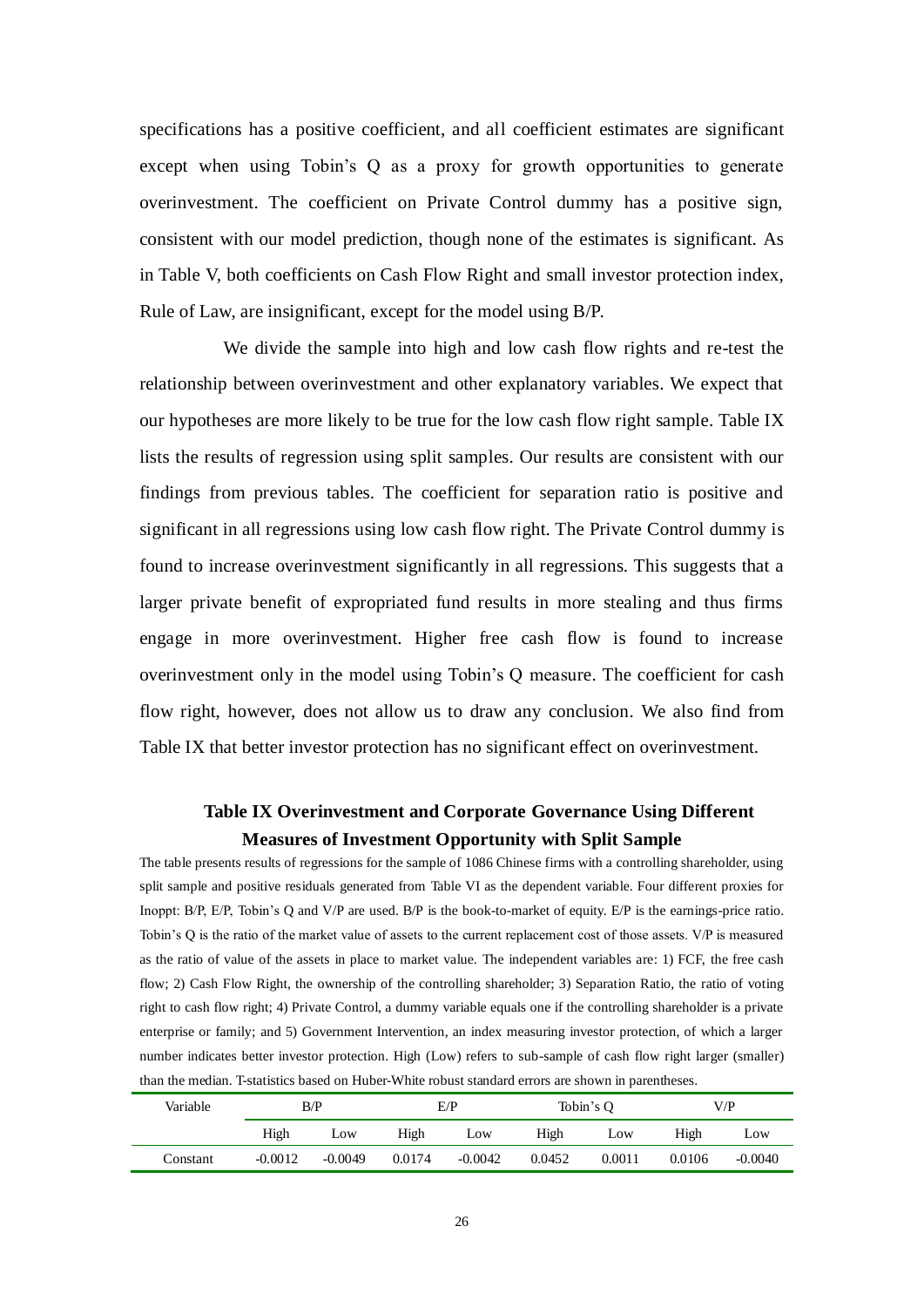|                 | $(-0.03)$ | $(-0.25)$  | (0.47)    | $(-0.21)$  | (0.52)     | (0.04)    | (0.29)    | $(-0.19)$  |
|-----------------|-----------|------------|-----------|------------|------------|-----------|-----------|------------|
| <b>FCF</b>      | 0.1281    | 0.0869     | 0.1254    | 0.0852     | 0.0592     | $0.1671*$ | 0.1281    | 0.0923     |
|                 | (1.31)    | (1.35)     | (1.30)    | (1.29)     | (0.60)     | (1.85)    | (1.32)    | (1.40)     |
|                 | $-0.0001$ | $0.0010*$  | $-0.0003$ | 0.0010     | $-0.0007*$ | 0.0000    | $-0.0002$ | 0.0010     |
| Cash Flow Right | $(-0.27)$ | (1.68)     | $(-0.91)$ | (1.53)     | $(-1.93)$  | (0.06)    | $(-0.64)$ | (1.51)     |
| Separate Ratio  | 0.0464    | $0.0092**$ | 0.0403    | $0.0083**$ | 0.0399     | $0.0075*$ | 0.0418    | $0.0082**$ |
|                 | (1.43)    | (2.40)     | (1.24)    | (2.17)     | (0.44)     | (1.82)    | (1.28)    | (2.15)     |
| Private Control | $-0.0086$ | $0.0179*$  | $-0.0089$ | $0.0178*$  | $-0.0048$  | $0.0153*$ | $-0.0089$ | $0.0175*$  |
|                 | $(-0.84)$ | (1.63)     | $(-0.87)$ | (1.64)     | $(-0.37)$  | (1.68)    | $(-0.88)$ | (1.63)     |
| Rule of Law     | 0.0008    | 0.0011     | 0.0005    | 0.0013     | 0.0003     | 0.0023    | 0.0007    | 0.0013     |
|                 | (0.73)    | (0.78)     | (0.44)    | (0.93)     | (0.13)     | (1.14)    | (0.61)    | (0.87)     |
| Adj. R-sq       | 0.024     | 0.050      | 0.023     | 0.045      | $-0.003$   | 0.133     | 0.023     | 0.043      |

Note: \*, \*\* and \*\*\* indicate 10%, 5% and 1% levels of significance, respectively.

## **VI. Conclusion**

In this paper, we study how separation of control and ownership of controlling shareholders via a pyramidal corporate structure affects overinvestment by extending a simple model developed by La Porta et al. (2002). Using over 1000 publicly listed Chinese firms, we confirm the prediction of our model that firms overinvest more when the controlling shareholder's voting right is separated more from her ownership. We quantify the amount of overinvestment due to pyramidal structure and find that overinvestment is quite substantial in China. This implies that firms with controlling shareholders via pyramidal corporate structure are likely to invest in projects that destroy firm value. Our paper provides an additional explanation on why capital markets penalize firms with large separation of control and ownership in terms of lower equity value. The result of this paper also points to the possible inefficiency in China's high investment in recent years.

This paper also draws other conclusions. Firms with more free cash flow tend to overinvest more. Private enterprises as controlling shareholders, due to limited external financing opportunities, derive more private benefits from expropriated funds. We find that with controlling shareholder's ownership being small, firms under private control tend to overinvest more relative to firms under state government or local government control in China. Unlike implications from Claessens et al. (2002)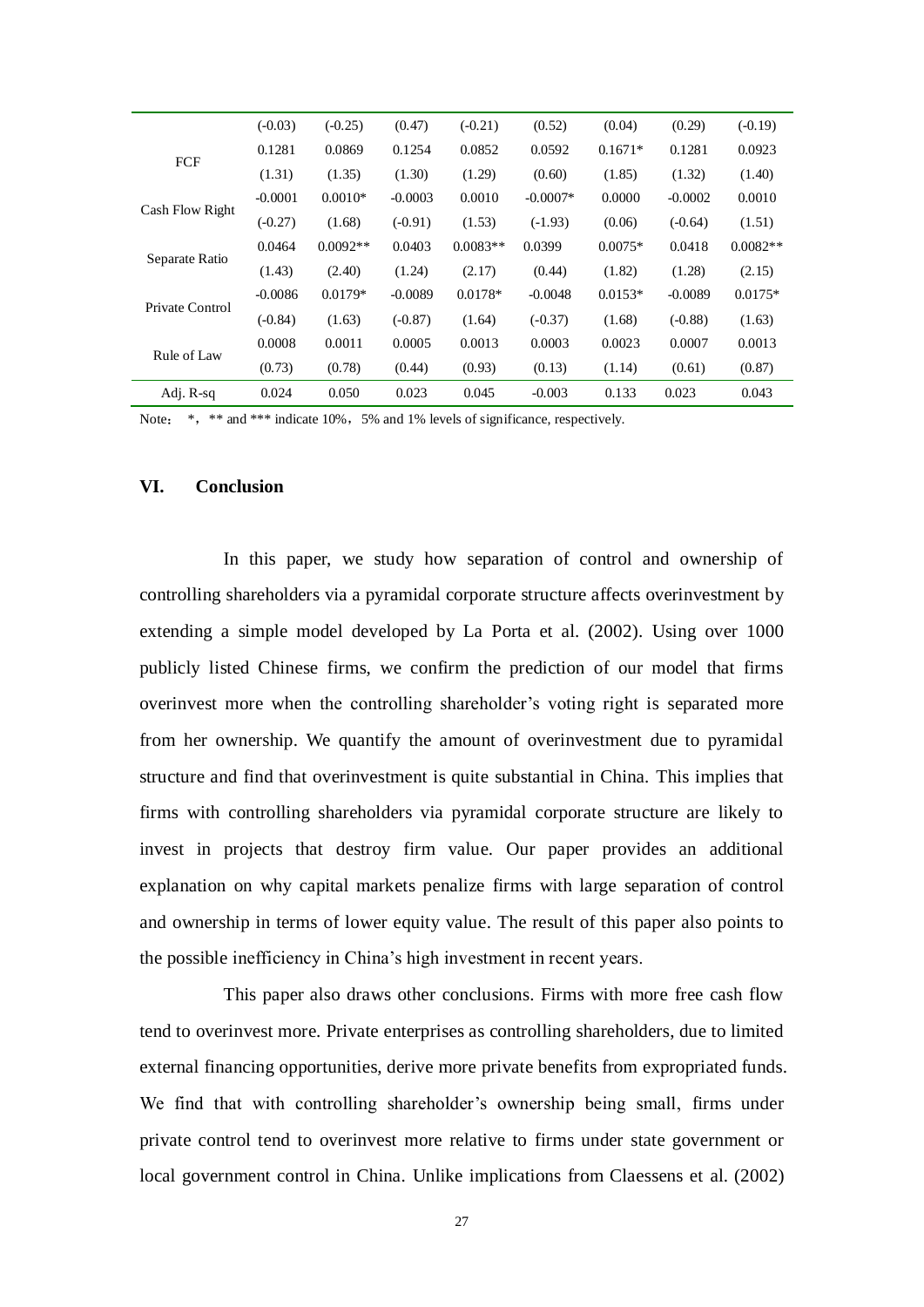and La Porta et al. (2002), we do not find evidence to support the hypothesis that better investor protection reduces overinvestment in China, using measures such as government intervention, rule of law index, marketization index, and others. La Porta et al. (2002) found that higher cash flow right by the controlling shareholder improves firm valuation. Our paper, however, does not find evidence to link ownership of controlling shareholders with overinvestment.

#### **Reference**

- 1. Bae, Kee-Hong, Jun-Koo Kang, and Jin-Mo Kim, 2002, Tunneling or value added? Evidence from mergers by Korean business groups, Journal of Finance 57, 2695-2740.
- 2. Barca, Fabrizio, 1995, On corporate governance in Italy: Issues, facts, and agency, Unpublished manuscript, Bank of Italy, Rome.
- 3. Bertrand, Marianne, Paras Mehta, and Sendhil Mullainathan, 2002, Ferreting out tunneling: an application to Indian business groups, Quarterly Journal of Economics 117, 121-148.
- 4. Chen, Gongmeng, Michael Firth, Yu Xin, and Liping Xu, 2008, Control Transfers, Privatization, and Corporate Performance: Efficiency Gains in China's Listed Companies, Journal of Financial and Quantitative Analysis 43, 161-190.
- 5. Cheung, Yan-Leung, P. Raghqvendra Rau, and Aris Stouraitis, 2006, Tunneling, propping, and expropriation: evidence from connected party transactions in Hong Kong, Journal of Financial Economics 82, 343-386.
- 6. Claessens, Stijn, Simeon Djankov, and Larry Lang, 2000, The separation of ownership and control in East Asian corporations, Journal of Financial Economics 58, 81-112.
- 7. Claessens, Stijn, Simeon Djankov, Joseph P. H. Fan, and Larry H. P. Lang, 2002, Disentangling the Incentive and Entrenchment Effects of Large Shareholdings, Journal of Finance 57, 2741-2771.
- 8. Dechow, P. M., A. P. Hutton, and R. G. Sloan, 1999, An empirical assessment of the residual income valuation model, Journal of Accounting and Economics 26, 1-34.
- 9. Fan, Joseph P. H., T. J. Wong, and Tianyu Zhang, 2005, The emergence of corporate pyramids in China, Working Paper.
- 10. Fan, Joseph P. H., Jun Huang, Felix Oberholzer-Gee, and Mengxin Zhao, 2007, Corporate Diversification in China: Cause and Consequences, Working Paper.
- 11. Fan, Joseph P. H., Jun Huang, Randall Morck, and Bernard Yeung, 2008, Vertical Integration, Institutional Determinants and Impact: Evidence from China, Working Paper.
- 12. Fan, Gang, Xiaolu Wang, Hengpeng Zhu, 2007, NERI Index of Marketization of China's Provinces, Economic Science Press(in Chinese).
- 13. Gorton, Gary, and Frank Schmid, 1996, Universal banking and the performance of German firms, working paper 5453, National Bureau of Economic Research, Cambridge, Mass.
- 14. Grossman, Sanford, and Oliver Hart, 1988, One-share, one-vote, and the market for corporate control, Journal of Financial Economics 20, 175-202.
- 15. Harris, Milton, and Artur Raviv, 1988, Corporate governance: voting rights and majority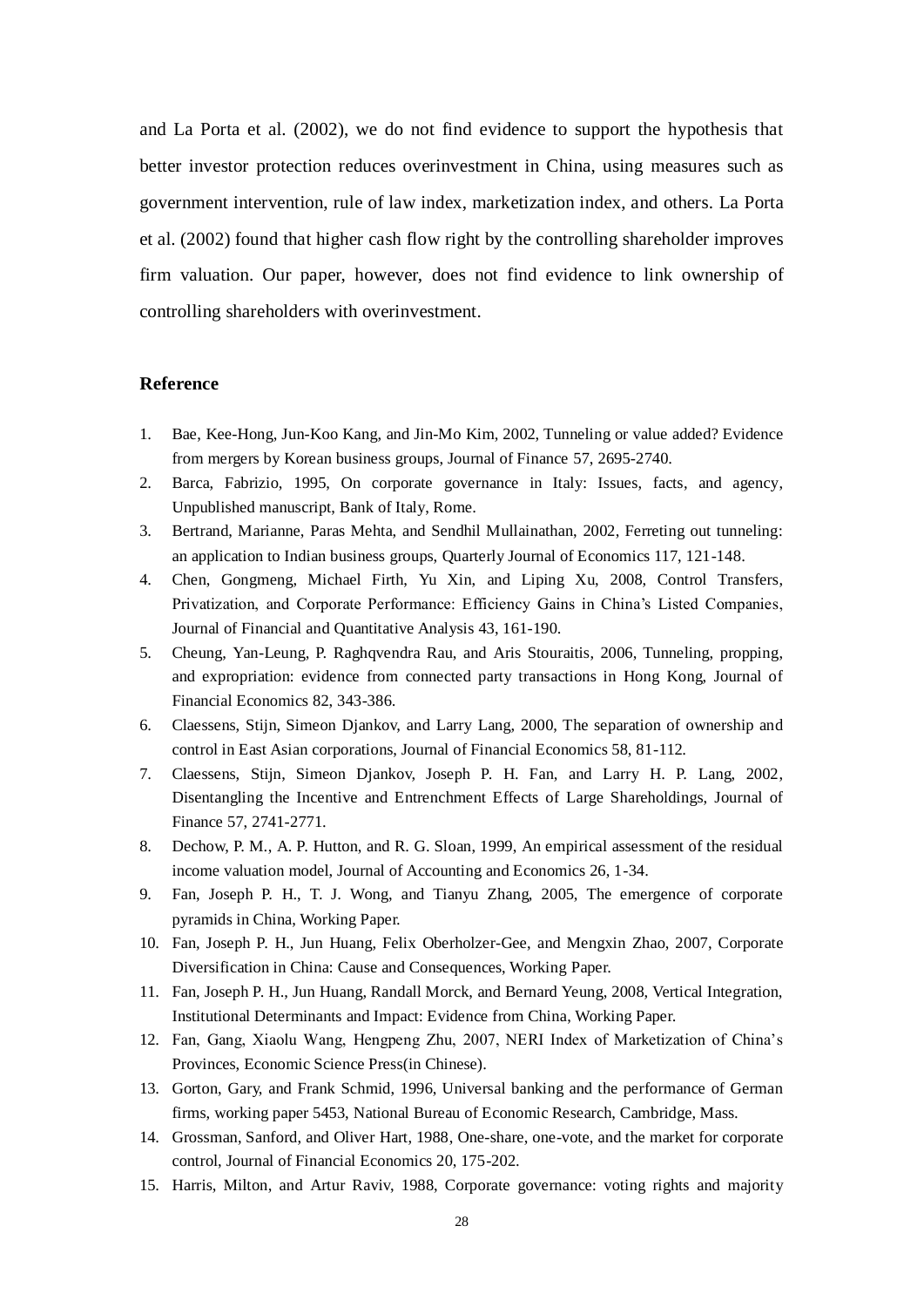rules, Journal of Financial Economics 20, 203-235.

- 16. Holderness, Clifford, and Dennis Sheehan, 1988, The role of majority shareholders in publicly held corporations: an exploratory analysis, Journal of Financial Economics 20, 317-346.
- 17. Hubbard, R. Glenn, 1998, Capital-market imperfections and investment, Journal of Economic Literature 36, 193–225.
- 18. Jensen, Michael, and William Meckling, 1976, Theory of the firm: managerial behavior, agency costs, and ownership structure, Journal of Financial Economics 3, 305-360.
- 19. Jiang, Guohua, Charles M. C. Lee, and Heng Yue, 2005, Tunneling in China: The surprisingly pervasive use of corporate loans to extract funds from Chinese listed companies, Working paper.
- 20. Johnson, Simon, Rafael La Porta, Florencio Lopez-de-Silanes, and Andrei Shleifer, 2000, Tunneling, American Economic Review 90, 22-27.
- 21. Johnson, Simon, Peter Boone, Alasdair Breach, and Eric Friedman, 2000, Corporate governance in the Asian financial crisis, Journal of Financial Economics 58, 141-186.
- 22. Kuijs, Louis, 2005, Saving and investment in China, World Bank Policy Research Working Paper 3633.
- 23. La Porta, Rafael, Florencio Lopez-de-Silanes, and Andrei Shleifer, 1999, Corporate ownership around the world, Journal of Finance 54, 471-517.
- 24. La Porta, Rafael, Florencio Lopez-de-Silanes, Andrei Shleifer, and Robert W. Vishny, 2002, Investor protection and corporate valuation, Journal of Finance 57, 1147-1170.
- 25. Li, Kai, Heng Yue, and Longkai Zhao, 2006, Ownership, Institutions, and Capital Structure: Evidence from Chinese Firms, Working Paper.
- 26. Myers, Stewart C., and Nicholas S. Majluf, 1984, Corporate financing and investment decisions when firms have information that investors do not have, Journal of Financial Economics 13, 187-221.
- 27. Prowse, Stephen, 1992, The structure of corporate ownership in Japan, Journal of Finance 47, 1121-1140.
- 28. Richardson, Scott, 2006, Over-investment of free cash flow, Review of Accounting Studies 11, 159-189.
- 29. Sheng, Xiao, 2009, How Do Angency Costs Affect Firm Value? Evidence from China, Working Paper.
- 30. Shleifer, Andrei, and Robert W. Vishny, 1997, A Survey of Corporate Governance, Journal of Finance 52, 737-783.
- 31. Shleifer, Andrei, and Daniel Wolfenzon, 2002, Investor protection and equity markets, Journal of Financial Economics 66, 3-27.
- 32. Wei, Zuobao, Feixue Xie, and Shaorong Zhang, 2005, Ownership Structure and Firm Value of China's Privatized Firms: 1991 – 2001, Journal of Financial and Quantitative Analysis 40, 87 - 108